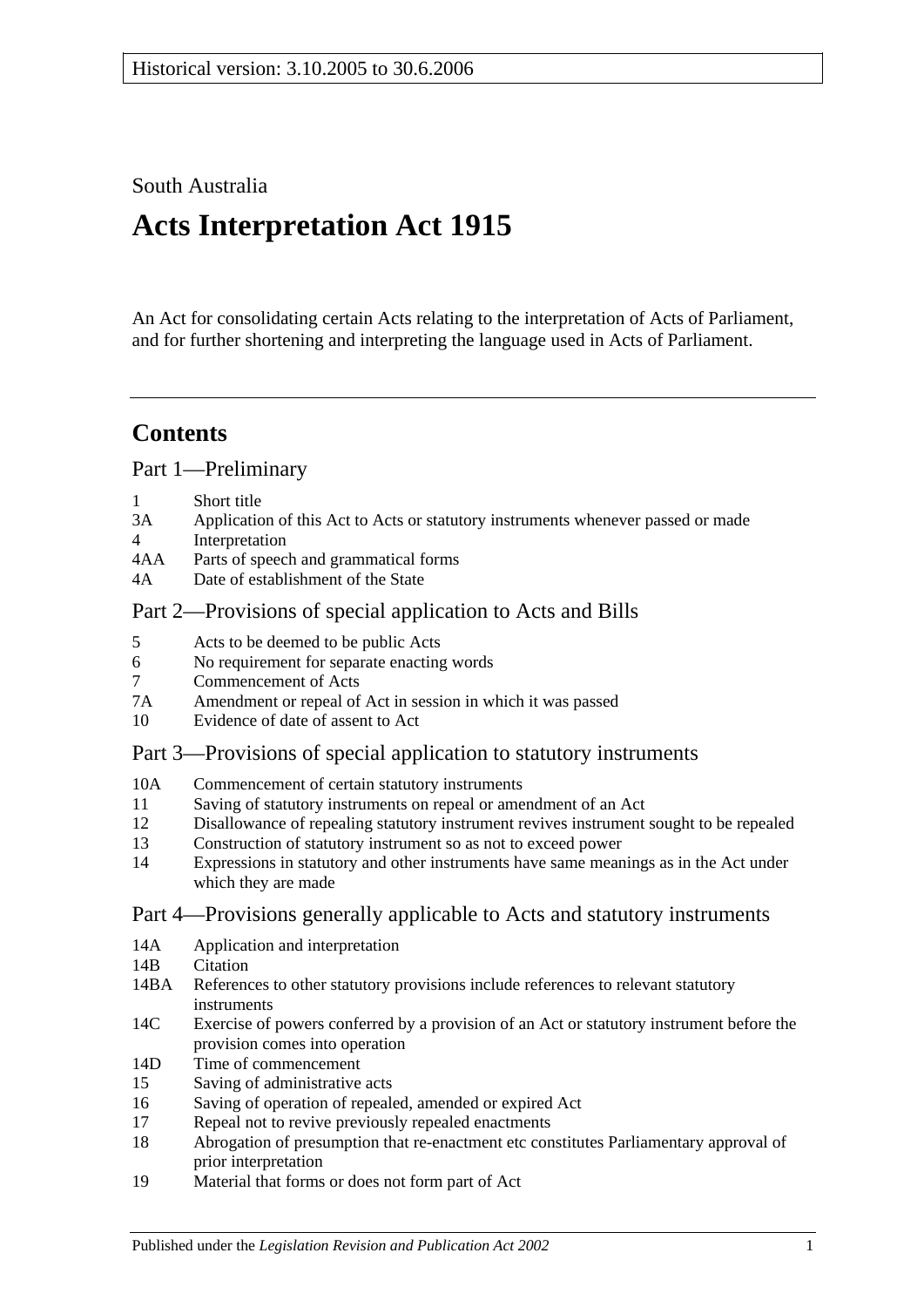- 19A [Examples](#page-12-0)
- 20 [Rules of construction to be applied in determining whether an Act binds the Crown](#page-12-1)
- 21 [Act deemed always speaking](#page-12-2)
- 22 [Construction that would promote purpose or object of an Act to be preferred](#page-13-0)
- 22A [Construction of Act so as not to exceed power of State](#page-13-1)
- 22B [Declaration of validity of laws made before Australia Acts](#page-13-2)
- 23 [Act to be done by Governor to mean by him with advice of Executive Council](#page-13-3)
- 24 [When Act or provision deemed to be substituted for another](#page-13-4)<br>25 Variation of forms
- [Variation of forms](#page-13-5)
- 26 [Words importing masculine gender and singular number to include feminine and plural](#page-14-0)
- 27 [Provisions as to limitation of time](#page-14-1)
- 27A [Sitting days](#page-14-2)
- 28 [Measurement of distances](#page-14-3)
- 28A [Standard scales for penalties and expiation fees](#page-15-0)
- 29 [Fines etc to be paid into Treasury](#page-15-1)
- 
- 30 [Penalties](#page-16-0)<br>33 Service b [Service by post](#page-16-1)
- 34 ["May" imports a discretion, "shall" is imperative](#page-16-2)
- 35 [Words applying to occupant of public office to apply to successive occupants](#page-16-3)
- 36 [Power to appoint includes power to remove etc](#page-16-4)
- 36A [Gender balance in nomination of persons for appointment to statutory bodies](#page-17-0)
- 37 [Powers may be exercised from time to time](#page-17-1)
- 37A [Manner in which certain powers and functions may be exercised by a delegate](#page-18-0)
- 39 [Variation, revocation and expiration of regulations, rules or by-laws](#page-18-1)
- 40 [Prescribing matters by reference to other instruments](#page-18-2)
- 42 [Who may proceed for recovery of penalties](#page-18-3)
- 44 [Interpretation of references to summary proceedings](#page-18-4)
- 45 [Rounding down of monetary amounts](#page-19-0)
- 50 [Offences punishable under more than one law](#page-19-1)
- 52 [Bodies corporate and signing or execution of documents](#page-19-2)

[Legislative history](#page-20-0)

#### <span id="page-1-0"></span>**The Parliament of South Australia enacts as follows:**

# **Part 1—Preliminary**

#### <span id="page-1-1"></span>**1—Short title**

This Act may be cited as the *Acts Interpretation Act 1915*.

### <span id="page-1-2"></span>**3A—Application of this Act to Acts or statutory instruments whenever passed or made**

Subject to this Act, this Act applies to, or in relation to, an Act or statutory instrument whenever passed or made.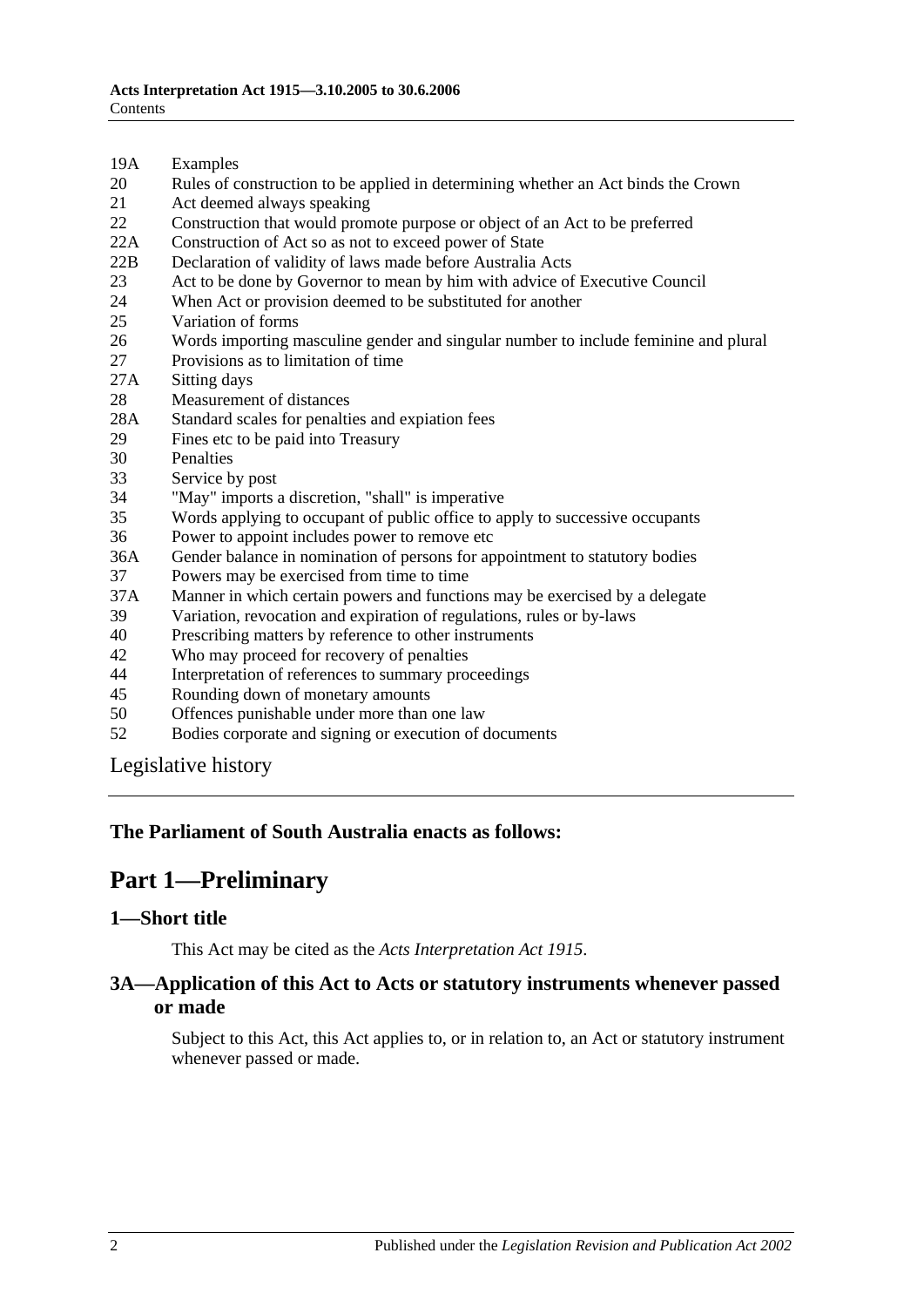### <span id="page-2-0"></span>**4—Interpretation**

(1) In this Act and in every other Act or statutory instrument, unless the contrary intention appears—

*Act* means—

- (a) an Act of the Parliament of South Australia or an Act or ordinance of some earlier legislative authority in South Australia; or
- (b) an Act of the Imperial Parliament that has been received into the law of South Australia or applies to South Australia by paramount force;

*ADI* means an authorised deposit-taking institution within the meaning of the *Banking Act (Cwth)*;

*AS* or *Australian Standard* or *AS/NZS* or *Australian/New Zealand Standard* means a standard published by or under the authority of Standards Australia (alone or jointly with others):

*Australia Acts* means—

- (a) the *Australia Act 1986* of the Commonwealth; and
- (b) the *Australia Act 1986* of the United Kingdom;

*Australian citizen* means a person who is an Australian citizen under the provisions of the *Australian Citizenship Act 1948* of the Commonwealth;

<span id="page-2-1"></span>*bank* means an ADI that is permitted under the *Banking Act (Cwth)* to assume or use—

- (a) the word "bank", "banker" or "banking"; or
- (b) any other word (whether or not in English) that is of like import to a word referred to in [paragraph](#page-2-1) (a);

*bank cheque* or *banker's cheque* means a cheque that an ADI draws on itself;

*bank holiday* means a day that is, under the *[Holidays Act](http://www.legislation.sa.gov.au/index.aspx?action=legref&type=act&legtitle=Holidays%20Act%201910) 1910*, a bank holiday;

*Banking Act (Cwth)* means the *Banking Act 1959* of the Commonwealth, as amended from time to time and includes an Act enacted in substitution for that Act;

<span id="page-2-2"></span>*building society* means an ADI that is permitted under the *Banking Act (Cwth)* to assume or use—

- (a) the expression "building society"; or
- (b) any other expression (whether or not in English) that is of like import to the expression referred to in [paragraph](#page-2-2) (a);

*commencement*, in relation to an Act or statutory instrument, means the day on which the Act or statutory instrument comes into operation;

*the Commonwealth* means the Commonwealth of Australia;

<span id="page-2-3"></span>*credit union* means an ADI that is permitted under the *Banking Act (Cwth)* to assume or use—

(a) the expression "credit union"; or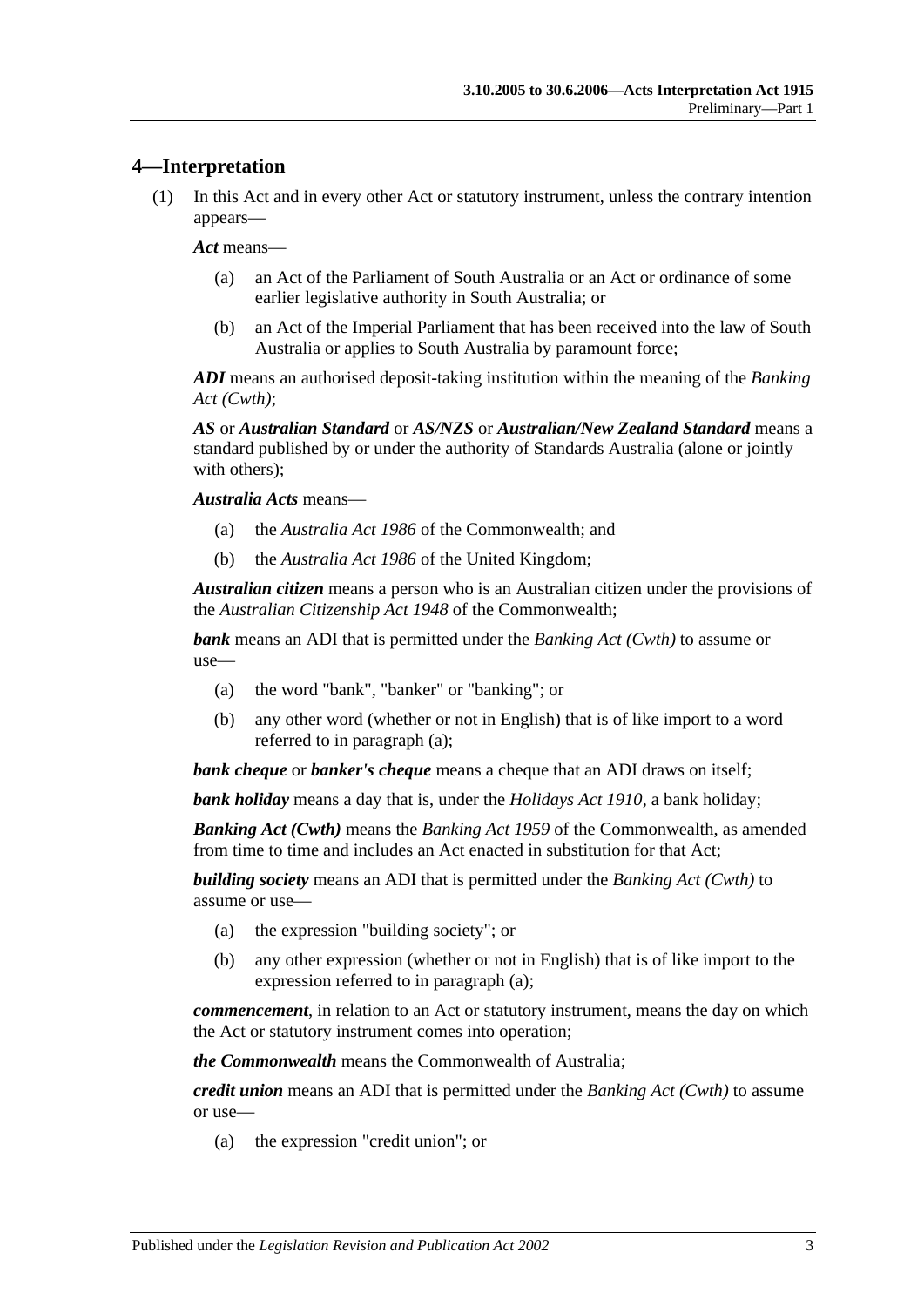(b) any expression (whether or not in English) that is of like import to the expression referred to in [paragraph](#page-2-3) (a);

*data storage device* means any article or material (for example, a disk) from which information is capable of being reproduced, with or without the aid of any other article or device;

#### *document* includes—

- (a) any paper or other material on which there is writing; and
- (b) any map, plan, drawing, graph or photograph; and
- (c) any paper or other material on which there are marks, figures, symbols or perforations having a meaning for persons qualified to interpret them; and
- (d) any article or material from which sounds, images or writings are capable of being reproduced with or without the aid of any other article or device;

*estate*, in relation to land, includes any estate or interest, easement, right, title, claim, demand, charge, lien or encumbrance in, over, to, or in respect of, the land;

*financial year* means the period of 12 months ending on the expiration of the thirtieth day of June;

*friendly society* means a body that is a friendly society for the purposes of the *Life Insurance Act 1995* of the Commonwealth as amended from time to time:

*the Gazette*, *the Government Gazette* or *the South Australian Government Gazette* means the South Australian Government Gazette (including any supplement to that gazette) printed and published, or purporting to be printed and published, by the Government Printer of the State;

*the Governor-in-Chief*, *the Governor* or *the Lieutenant-Governor* means the Governor of the State or other officer for the time being administering the Government of the State;

*His Majesty* or *Her Majesty*, *the King* or *the Queen*, or *the Crown*, means His Majesty the King, or Her Majesty the Queen, Sovereign for the time being of Australia, and includes the predecessors and the heirs and successors of the King or Oueen:

*judge* means a Judge of the Supreme Court or a District Court Judge;

*justice* means justice of the peace for the State;

*land* includes—

- (a) a building or structure affixed to land;
- (b) waters and airspace over land;
- (c) the bed of any body of waters;
- (d) subsoil and subterranean waters;

*major indictable offence* means any indictable offence classified by statute as a major indictable offence<sup>1</sup>;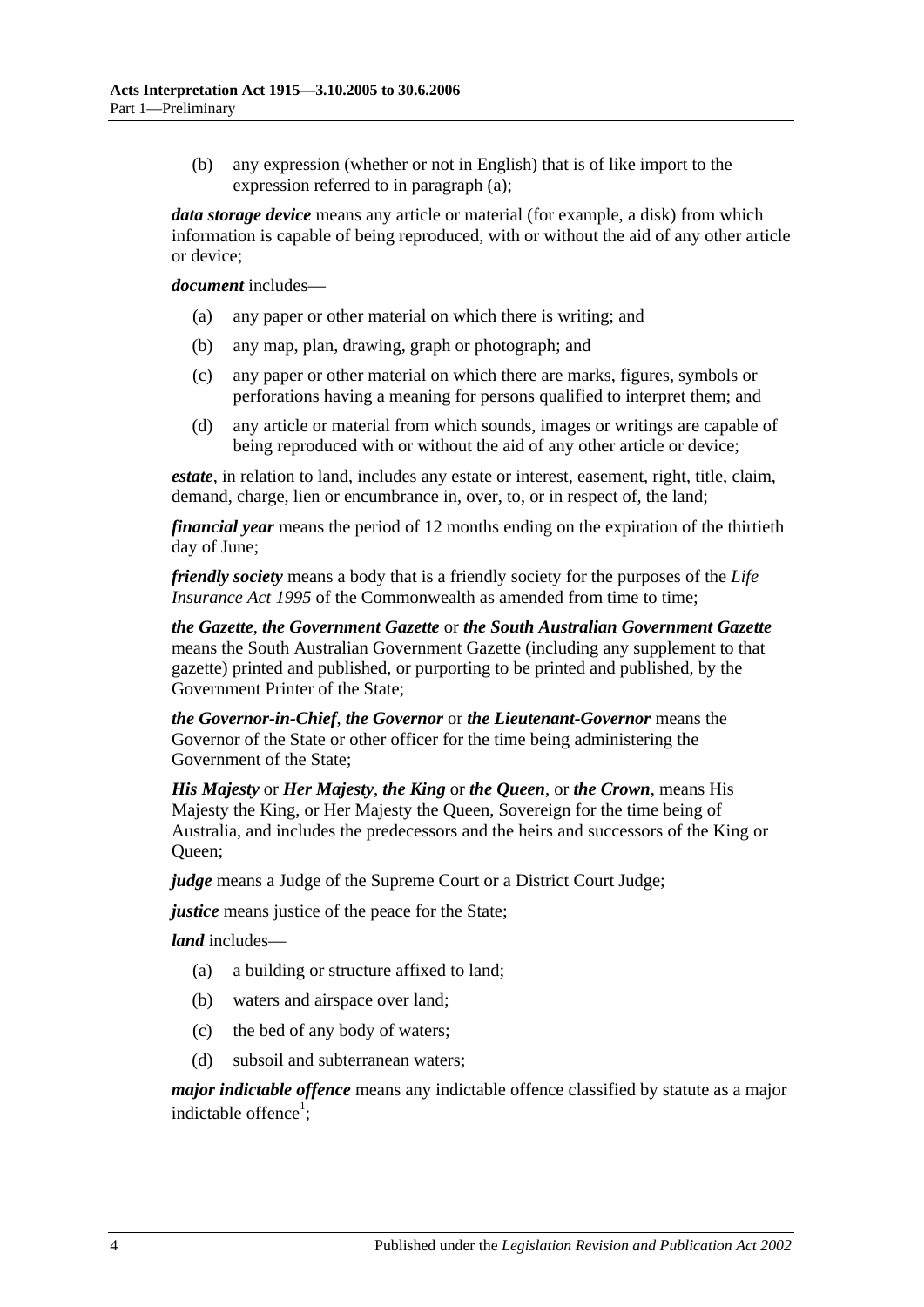*the Minister* means—

- (a) when used in an Act—the Minister of the Crown to whom the administration of the Act has been committed by the Governor, or in whom the administration of the Act is otherwise vested; and
- (b) when used in a statutory instrument—the Minister of the Crown to whom the administration of the Act under which the statutory instrument was made has been committed by the Governor, or in whom the administration of that Act is otherwise vested,

and includes a Minister of the Crown for the time being discharging the duties of that Minister or acting in the exercise of powers or functions delegated by that Minister;

*minor indictable offence* means any indictable offence classified by statute as a minor indictable offence<sup>1</sup>;

*month* means calendar month;

*oath* or *affidavit*, in all cases where persons are allowed by law to affirm or to declare instead of swearing, includes affirmation or declaration;

*Parliament* means the Parliament of the State;

*person* or *party* includes a body corporate;

*police force* means South Australia Police under the *[Police Act](http://www.legislation.sa.gov.au/index.aspx?action=legref&type=act&legtitle=Police%20Act%201998) 1998*;

*police officer* means any member of South Australia Police under the *[Police Act](http://www.legislation.sa.gov.au/index.aspx?action=legref&type=act&legtitle=Police%20Act%201998) 1998*;

*prescribed* means—

- (a) when used in an Act—prescribed by the Act or by a statutory instrument made, or to be made, under the Act; and
- (b) when used in a statutory instrument—prescribed by the Act under which the statutory instrument was made, by the statutory instrument itself or by some further statutory instrument made, or to be made, under the Act under which the statutory instrument was made;

*proclamation* means a proclamation made by the Governor and published in the Gazette;

*public holiday* means a day that is, under the *[Holidays Act](http://www.legislation.sa.gov.au/index.aspx?action=legref&type=act&legtitle=Holidays%20Act%201910) 1910*, a public holiday;

*record* includes information stored or recorded by computer or other process;

*regulation*, *rule* or *by-law* means—

- (a) when used in an Act—a regulation, rule or by-law made under the Act in which the expression is used; and
- (b) when used in a statutory instrument—a regulation, rule or by-law made under the Act under which the statutory instrument was made;

*sitting days*, in relation to either House of Parliament, means days on which the House actually sits;

*Standards Association of Australia* includes—

- (a) Standards Australia International Limited; and
- (b) Standards Australia Limited (ACN 087 326 690);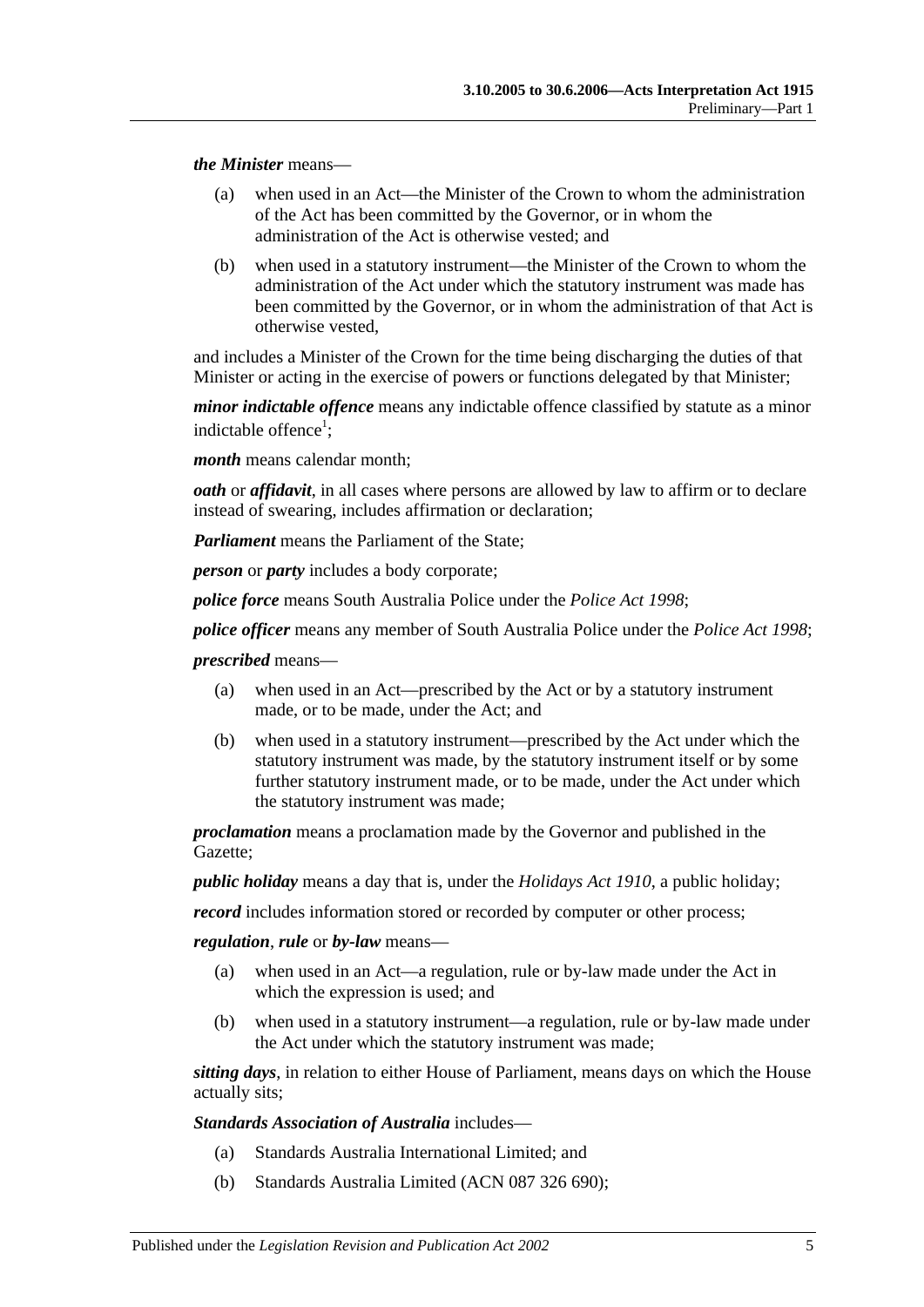#### *Standards Australia* means—

- (a) Standards Association of Australia; or
- (b) Standards Australia International Limited; or
- (c) Standards Australia Limited (ACN 087 326 690);

*the State* or *this State* means the State of South Australia;

#### *statutory declaration* means—

- (a) a declaration made under the *[Oaths Act](http://www.legislation.sa.gov.au/index.aspx?action=legref&type=act&legtitle=Oaths%20Act%201936) 1936*; or
- (b) a declaration made outside the State—
	- (i) in pursuance of a law in force in the place where the declaration is made, being a law that renders the declarant liable to a criminal penalty for a false declaration; and
	- (ii) before a person who has authority under that law to take declarations;

*statutory instrument* means—

- (a) a regulation, rule, by-law or statute made under an Act; or
- (ab) a proclamation, notice, order or other instrument made by the Governor or a Minister under an Act and published in the Gazette; or
- (b) a code or standard made, approved or adopted under an Act; or
- (c) any other instrument of a legislative character made or in force under an Act;

summary offence means any offence classified by statute as a summary offence<sup>1</sup>;

*Supreme Court* means the Supreme Court of the State;

*to swear*, in all cases where persons are allowed by law to affirm or to declare instead of swearing, includes to affirm or to declare;

*this Act*, when used in an Act, includes statutory instruments made under the Act in which the expression is used;

*United Kingdom* means the United Kingdom of Great Britain and Ireland;

*writing* includes any visible form in which words, figures, drawings or symbols may be reproduced or represented.

- (2) A reference in an Act or statutory instrument to—
	- (a) *audiotape*, *photograph*, *videotape* or other word in the form of a verb describing the capture or recording of images or sounds by an audiorecording, cinematographic, photographic or videorecording device includes, unless the contrary intention appears, a reference to the capture or recording of images or sounds by a digital device;
	- (b) an *audiotape*, *photograph*, *videotape* or other word in the form of a noun describing the item on which images or sounds captured or recorded by an audiorecording, cinematographic, photographic or videorecording device are stored or reproduced includes, unless the contrary intention appears, a reference to a digital data storage device;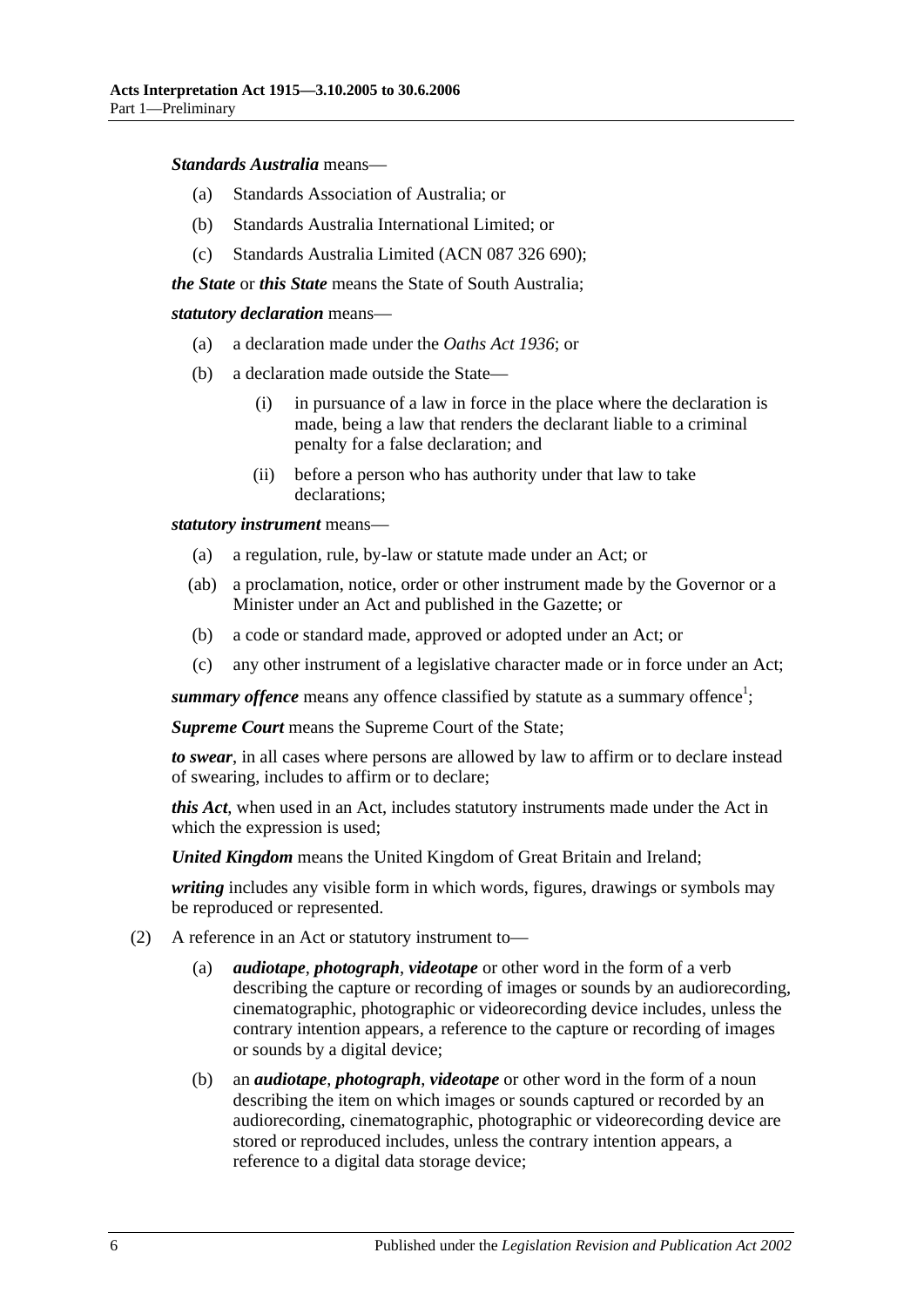(c) a *book*, *paper*, *plan* or other word in the form of a noun describing an item on which there is writing includes, unless the contrary intention appears, a reference to a digital data storage device.

**Note—**

1 For the classification of offences, the reader should refer to section 5 of the *[Summary](http://www.legislation.sa.gov.au/index.aspx?action=legref&type=act&legtitle=Summary%20Procedure%20Act%201921)  [Procedure Act](http://www.legislation.sa.gov.au/index.aspx?action=legref&type=act&legtitle=Summary%20Procedure%20Act%201921) 1921*. However, it should be noted that the principles set out in that section for differentiating major indictable, minor indictable and summary offences may be subject to some special exception made by the Act under which the offence in question is created.

#### <span id="page-6-0"></span>**4AA—Parts of speech and grammatical forms**

If an Act defines a word or phrase, other parts of speech and grammatical forms of the word or phrase have, unless the contrary intention appears, corresponding meanings.

#### <span id="page-6-1"></span>**4A—Date of establishment of the State**

For the purposes of the law of the State, the State will be taken to have been established on the twenty-eighth day of December, 1836.

# <span id="page-6-2"></span>**Part 2—Provisions of special application to Acts and Bills**

#### <span id="page-6-3"></span>**5—Acts to be deemed to be public Acts**

Every Act passed after the first day of January, 1873, will be taken to be a public Act.

#### <span id="page-6-4"></span>**6—No requirement for separate enacting words**

There is no requirement for a section or other portion of an Act to have separate enacting words in order to have effect as a substantive enactment.

#### <span id="page-6-6"></span><span id="page-6-5"></span>**7—Commencement of Acts**

- (1) An Act that contains no provision fixing the date of its commencement, or providing for the fixing of that date, comes into operation on the day on which it is assented to by, or on behalf of, the Crown.
- (2) Where a Bill is reserved for the signification of Her Majesty's assent, the Bill will be taken, for the purposes of [subsection](#page-6-6) (1), to have been assented to on the day on which the assent is notified by proclamation in the State.
- <span id="page-6-7"></span>(3) Where an Act provides that the Act or provisions of the Act will come into operation on a day to be fixed by proclamation, then, unless the contrary intention appears, the Governor may by proclamation—
	- (a) fix a day or time for the Act or provisions to come into operation;
	- (b) fix different days or times for different provisions of the Act to come into operation;
	- (c) suspend the operation of specified provisions of the Act until a day or time or days or times to be fixed by subsequent proclamation or proclamations.
- (4) For the purposes of [subsection](#page-6-7) (3), a reference to a provision of an Act extends to—
	- (a) a part of a provision;
	- (b) a provision to be inserted into another Act by the Act.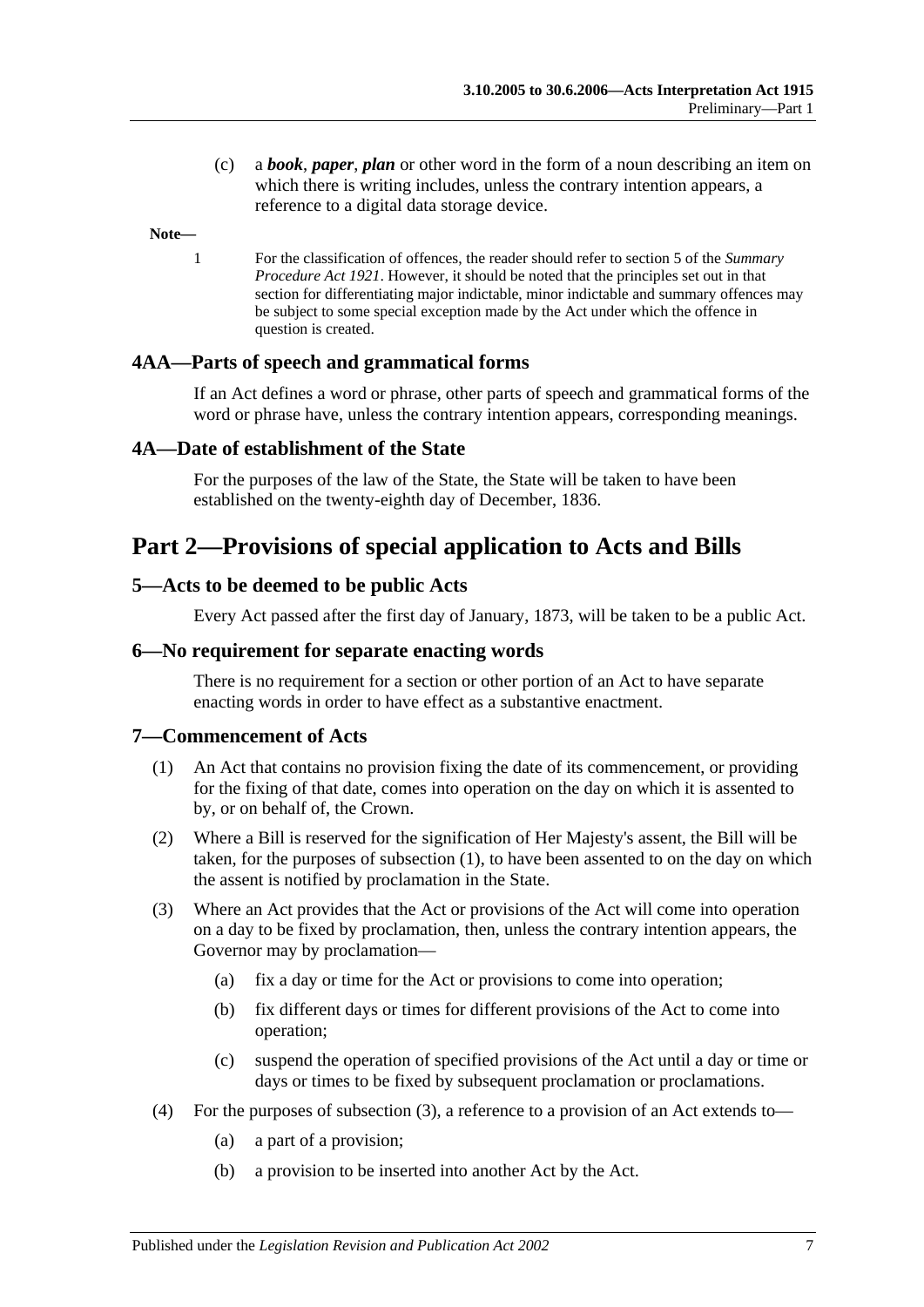- (4a) The Governor may, by subsequent proclamation made before the date fixed by proclamation under [subsection](#page-6-7) (3) for an Act or provision to come into operation, vary the proclamation so as to delay commencement of the Act or provision.
- (5) An Act or a provision of an Act passed after the commencement of this subsection that is to be brought into operation by proclamation will be taken to come into operation on the second anniversary of the date on which the Act was assented to by, or on behalf of, the Crown unless brought into operation before that second anniversary.

#### <span id="page-7-0"></span>**7A—Amendment or repeal of Act in session in which it was passed**

An Act may be amended or repealed in the session of Parliament in which it was passed.

#### <span id="page-7-1"></span>**10—Evidence of date of assent to Act**

The date appearing on a copy of an Act printed, or purporting to be printed, by the Government Printer, as the date on which the Governor assented to the Act or made known Her Majesty's assent to the Act is evidence that the date is the date on which the Governor so assented, or made known Her Majesty's assent, and will be judicially noticed accordingly.

# <span id="page-7-2"></span>**Part 3—Provisions of special application to statutory instruments**

#### <span id="page-7-3"></span>**10A—Commencement of certain statutory instruments**

- (1) A statutory instrument (other than a regulation, rule or by-law made under an Act)—
	- (a) may come into operation at a date or time specified in the instrument; but
	- (b) may not come into operation earlier than the date on which it is made, approved or adopted unless that earlier operation is authorised by the Act under which the instrument is made, approved or adopted.
- (2) A statutory instrument (other than a regulation, rule or by-law made under an Act) that contains no provision fixing the date or time of its commencement comes into operation on the day on which it is made, approved or adopted.

### <span id="page-7-4"></span>**11—Saving of statutory instruments on repeal or amendment of an Act**

Where—

- (a) a statutory or other instrument is in force under an Act; and
- (b) the Act, or the provision of the Act under which the instrument was made, is repealed by a subsequent Act which contains or provides the power to make instruments to the same or similar effect,

the instrument will, subject to the provisions of the subsequent Act, remain in force as if the subsequent Act had been in force when the instrument was made and the instrument had then been made in pursuance of that Act.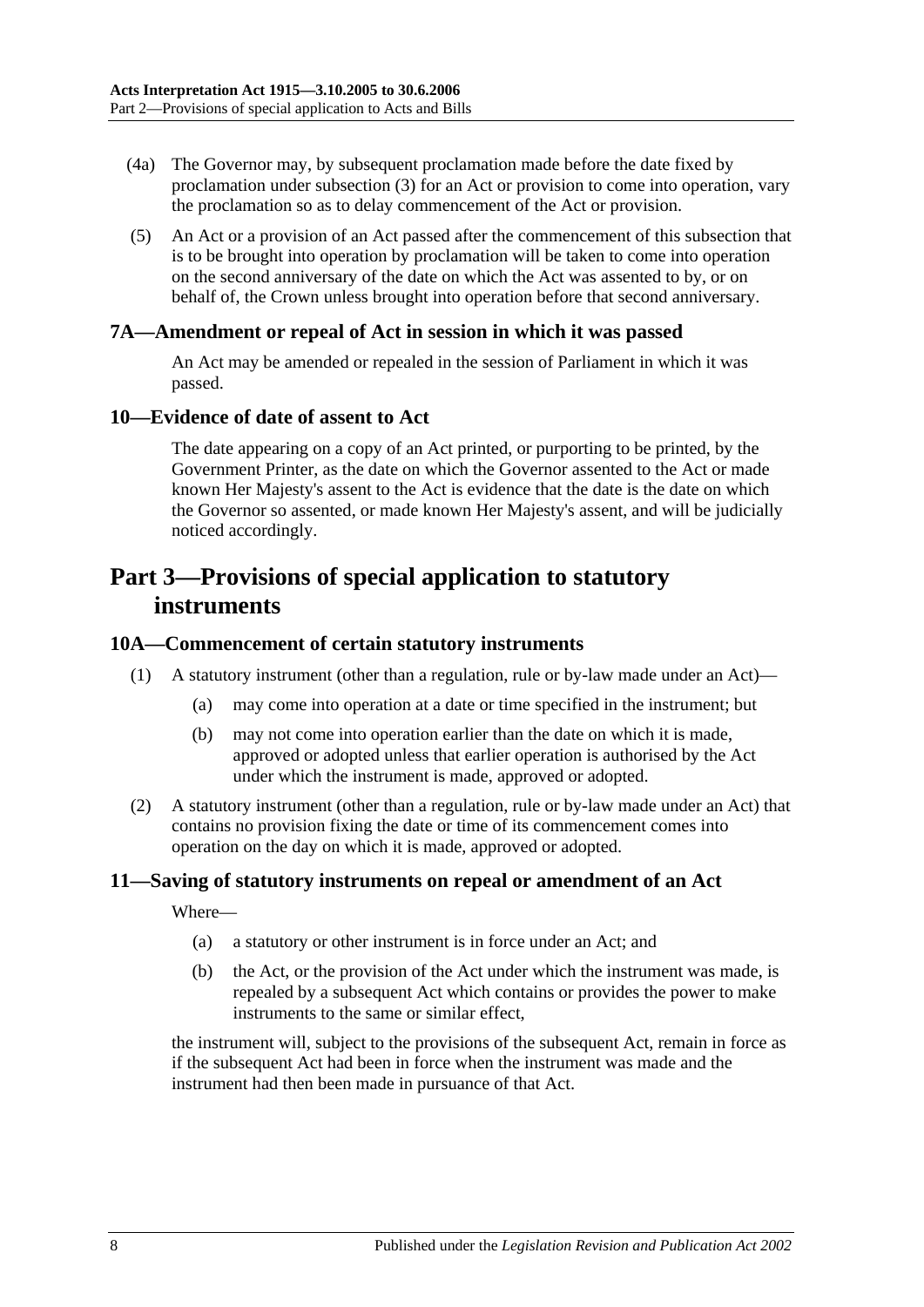# <span id="page-8-0"></span>**12—Disallowance of repealing statutory instrument revives instrument sought to be repealed**

Where a statutory instrument that revokes another statutory instrument, or part of another statutory instrument, is disallowed pursuant to any Act, the statutory instrument or part sought to be revoked revives.

#### <span id="page-8-1"></span>**13—Construction of statutory instrument so as not to exceed power**

A statutory or other instrument made pursuant to a power conferred by or under an Act will be read and construed so as not to exceed that power, so that, where a provision of the instrument, or the application of a provision of the instrument to any person or circumstances, is in excess of that power, the remainder of the instrument, or the application of the provision to other persons and circumstances, is not affected.

### <span id="page-8-2"></span>**14—Expressions in statutory and other instruments have same meanings as in the Act under which they are made**

An expression used in a statutory instrument or other instrument made under an Act has, unless the contrary intention appears, the same meaning as in the Act under which the instrument was made, and, where that Act is amended after the instrument is made, or is repealed and substituted by a subsequent Act for the purposes of which the statutory or other instrument continues in force, the same meaning as in the amended or substituted Act.

# <span id="page-8-3"></span>**Part 4—Provisions generally applicable to Acts and statutory instruments**

### <span id="page-8-4"></span>**14A—Application and interpretation**

- (1) The provisions of this Part apply both to Acts and statutory instruments.
- (2) For the purposes of the application of this Part to statutory instruments—
	- (a) a reference to an Act or an enactment extends to a statutory instrument; and
	- (b) a reference to the passing of an Act extends to the making of a statutory instrument; and
	- (c) a reference to the repeal of an Act extends to the revocation of a statutory instrument; and
	- (d) a reference in [section](#page-10-2) 16 to the repeal of an Act extends to the disallowance of a statutory instrument.
- (3) In this Part, a reference to a section extends to a clause of an Act and a regulation, rule and by-law and a clause of a statutory instrument.

# <span id="page-8-5"></span>**14B—Citation**

- (1) An Act, whether passed before or after the commencement of this Act, may be cited—
	- (a) by its short title; or
	- (b) by its short title abbreviated by omitting reference to any year except the year in which it was passed.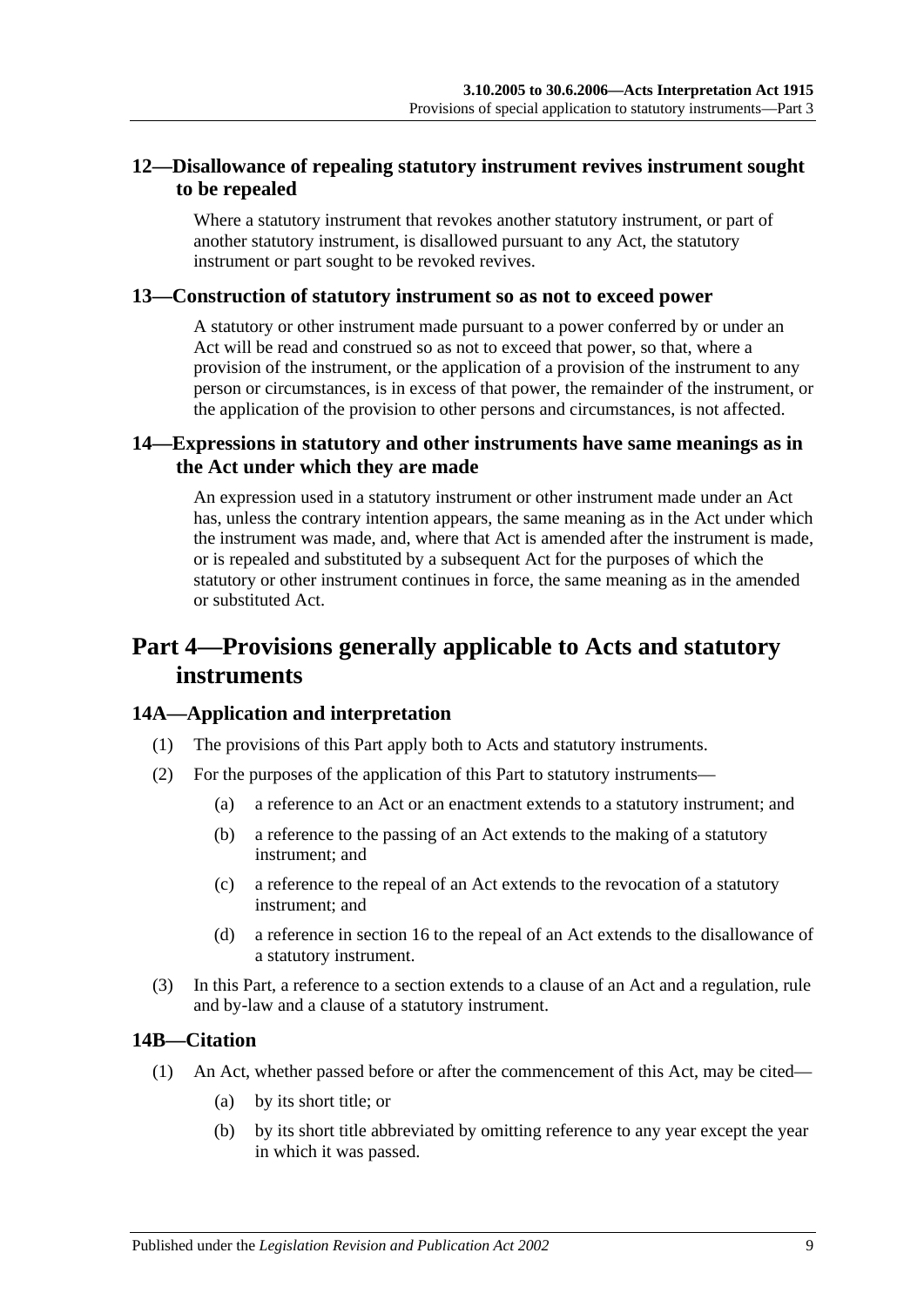- (3) A reference in an Act to some other Act, or a Part or provision of some other Act, (whether an Act of this State or of the Commonwealth or a place outside this State) will, unless the contrary intention appears, be construed—
	- (a) as a reference to that other Act, Part or provision as amended from time to time; and
	- (b) where the Act, Part or provision is substituted—
		- (i) by a subsequent Act—as a reference to that subsequent Act; or
		- (ii) by a subsequent Part of an Act—as a reference to that subsequent Part; or
		- (iii) by a subsequent provision of an Act—as a reference to that subsequent provision.
- (4) An Act of the Commonwealth or of a place outside this State, whether passed before or after the commencement of this Act, may, for the purposes of the law of this State, be cited by any method authorised by, or commonly used in, the statutes of the Commonwealth or that place.
- (5) Nothing in this section renders unlawful or ineffective any citation or reference that is not made in a manner authorised by this section.

#### <span id="page-9-0"></span>**14BA—References to other statutory provisions include references to relevant statutory instruments**

- (1) A reference in an Act to some other Act (whether an Act of this State or of the Commonwealth or a place outside this State) includes, unless the contrary intention appears, reference to statutory instruments made or in force under that other Act.
- (2) A reference in an Act to a Part or provision of that Act or some other Act (whether an Act of this State or of the Commonwealth or a place outside this State) includes, unless the contrary intention appears—
	- (a) reference to statutory instruments made or in force under that Part or provision; and
	- (b) reference to statutory instruments made or in force under some other Part or provision of that Act or other Act insofar as the statutory instruments are connected to that Part or provision.

### <span id="page-9-1"></span>**14C—Exercise of powers conferred by a provision of an Act or statutory instrument before the provision comes into operation**

- <span id="page-9-2"></span>(1) Where—
	- (a) a provision of an Act that has passed is not yet in operation; and
	- (b) it is expedient that a power expressed to be conferred by the provision be exercised before it comes into operation,

the power may be so exercised before the provision comes into operation.

(2) Subject to [subsection](#page-10-3) (3), anything created, granted, issued, done or made under or pursuant to a provision by virtue of [subsection](#page-9-2) (1) will take effect when the provision comes into operation and not before.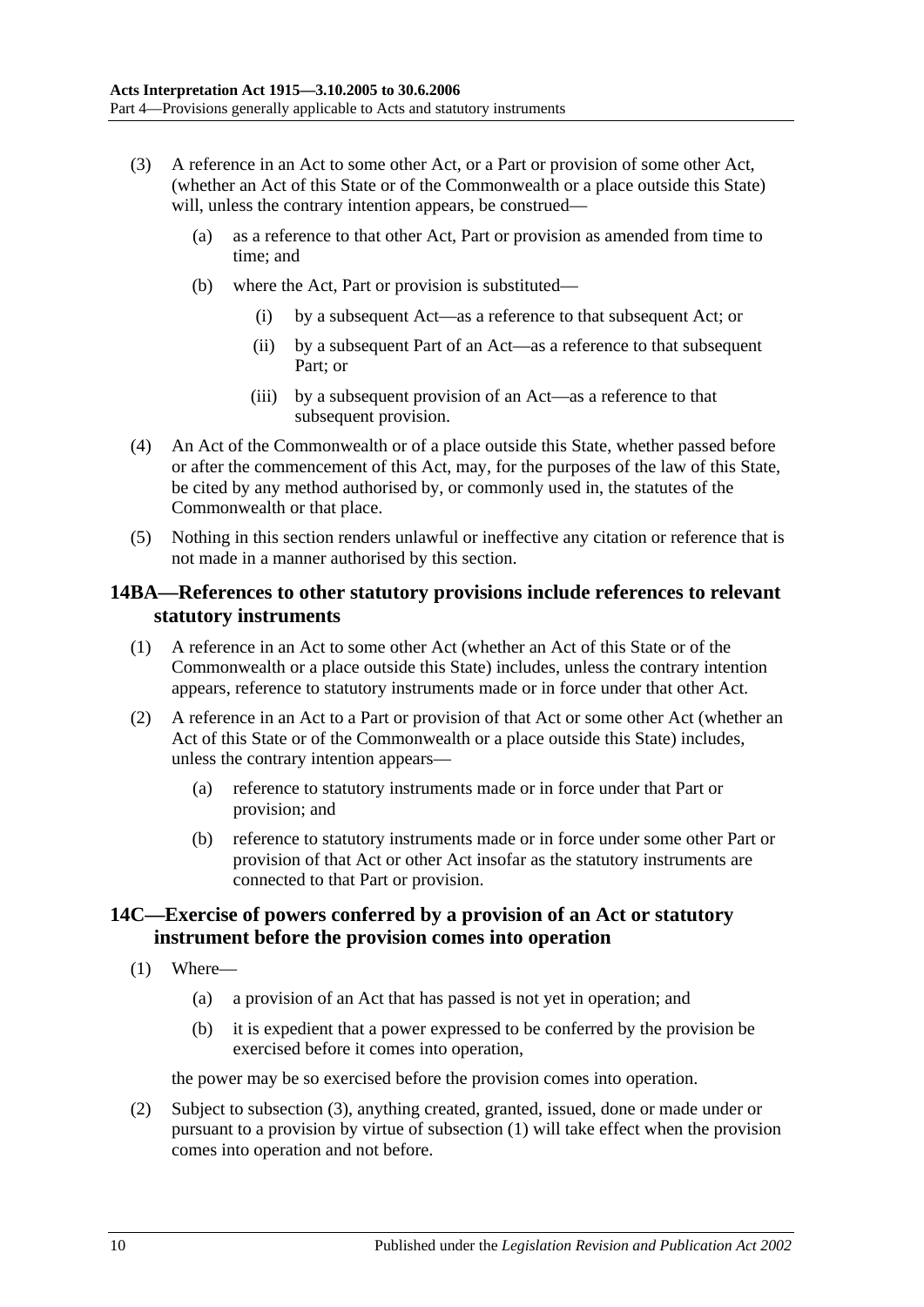<span id="page-10-3"></span>(3) The appointment of a person to a position pursuant to [subsection](#page-9-2) (1) takes effect at the time of appointment but any power exercised by that person pursuant to [subsection](#page-9-2) (1) does not take effect until the relevant provision comes into operation.

# <span id="page-10-0"></span>**14D—Time of commencement**

Where an Act, or part of an Act, comes into operation on a particular day, it will be taken to have come into operation as from 12 o'clock midnight of the preceding day.

#### <span id="page-10-1"></span>**15—Saving of administrative acts**

Where an Act is repealed and the repealing Act contains provisions substantially corresponding to provisions of the repealed Act, then, unless the contrary intention appears, any administrative act done in pursuance of the repealed provisions (not being an administrative act the effect of which was exhausted at the time of the repeal) will, insofar as is not inconsistent with the repealing Act, be regarded as an administrative act done for the purposes of the corresponding provisions of the repealing Act.

# <span id="page-10-2"></span>**16—Saving of operation of repealed, amended or expired Act**

- (1) Where an Act is repealed or amended, or where an Act or enactment expires, then, unless the contrary intention appears, the repeal, amendment or expiry does not—
	- (a) revive anything not in force or existing at the time the repeal, amendment or expiry takes effect; or
	- (b) affect the operation of the repealed, amended or expired Act or enactment, or alter the effect of the doing, suffering or omission of anything, prior to the repeal, amendment or expiry; or
	- (c) affect any right, interest, title, power or privilege created, acquired, accrued, established or exercisable, or any status or capacity existing, prior to the repeal, amendment or expiry; or
	- (d) affect any duty, obligation, liability or burden of proof imposed, created or incurred, or any penalty, forfeiture or punishment incurred or imposed or liable to be incurred or imposed, prior to the repeal, amendment or expiry; or
	- (e) affect any investigation, legal proceedings or remedy in respect of any such right, interest, title, power, privilege, status, capacity, duty, obligation, liability, burden of proof, penalty, forfeiture or punishment.
- (2) Any such investigation, legal proceedings or remedy may be instituted, continued or enforced, and any such penalty, forfeiture or punishment may be imposed and enforced, as if the repeal or amendment had not been effected or as if the expired Act or enactment had not expired (as the case may be).
- (2a) Where any office, court, tribunal or body would, apart from this section, cease to exist by reason of the repeal, amendment or expiry, then, for the purpose of instituting, continuing or enforcing any such investigation, legal proceeding or remedy, the office, court, tribunal, or body continues in existence (and, if necessary, new appointments may be made to it) as if the repeal or amendment had not been effected, or as if the expired Act or enactment had not expired (as the case may be).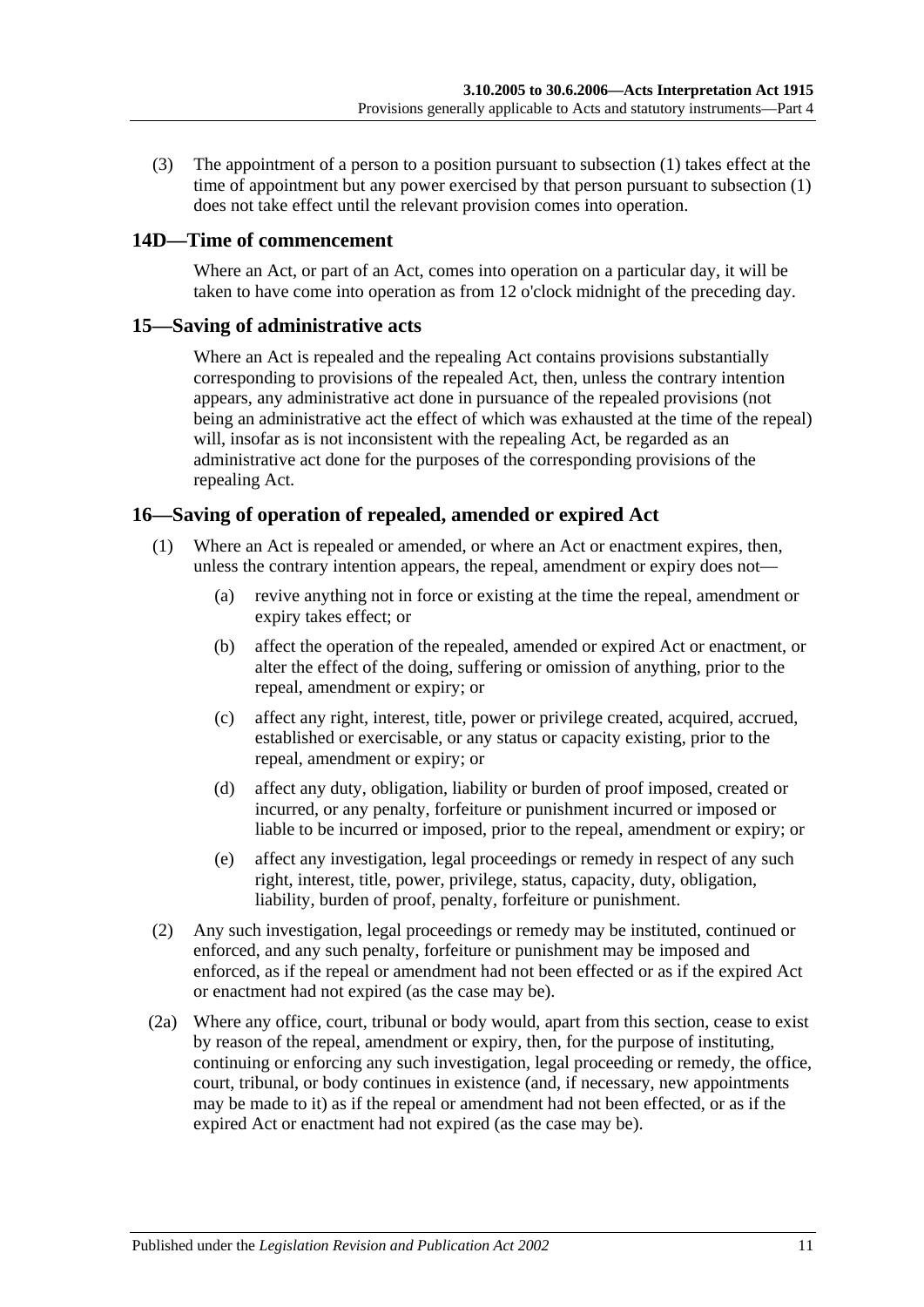- (3) Any Act or enactment will, notwithstanding its repeal, amendment or expiry, continue in force for the purposes of continuing and completing any act, matter or thing commenced or in progress under that Act or enactment, if there is no substituted Act or enactment adapted to its continuance and completion.
- (4) In this section—

*legal proceeding* includes any proceeding pursuant to an Act, enactment or law whether of a judicial or administrative nature.

### <span id="page-11-0"></span>**17—Repeal not to revive previously repealed enactments**

Where a repealing enactment is repealed by an Act, there is no revival of any Act or enactment previously repealed unless the contrary intention is expressed.

### <span id="page-11-1"></span>**18—Abrogation of presumption that re-enactment etc constitutes Parliamentary approval of prior interpretation**

The enactment or re-enactment of a provision that has been construed in a particular manner (judicially or otherwise) in this State or elsewhere creates no presumption that Parliament has sanctioned or approved that construction.

#### <span id="page-11-2"></span>**19—Material that forms or does not form part of Act**

- (1) The following form part of an Act, subject to any express provision to the contrary:
	- (a) preambles, schedules, dictionaries and appendices (including their headings);
	- (b) chapter headings, part headings, division headings and subdivision headings;
	- (c) examples, qualifications, exceptions, tables, diagrams, maps and other illustrations (including their headings), except where they form part of a note that does not form part of the Act;
	- (d) punctuation.
- (2) The following do not form part of an Act, subject to any express provision to the contrary:
	- (a) section headings;
	- (b) notes (including their headings);
	- (c) lists of contents.
- (3) In this section—

*appendix* does not include an appendix containing legislative history notes;

*note* means—

- (a) a marginal note; or
- (b) a footnote (whether at the foot of a page or a section or a heading); or
- (c) any text designated as a note;

*section* has the meaning assigned by [section](#page-8-4) 14A and includes a portion of a section.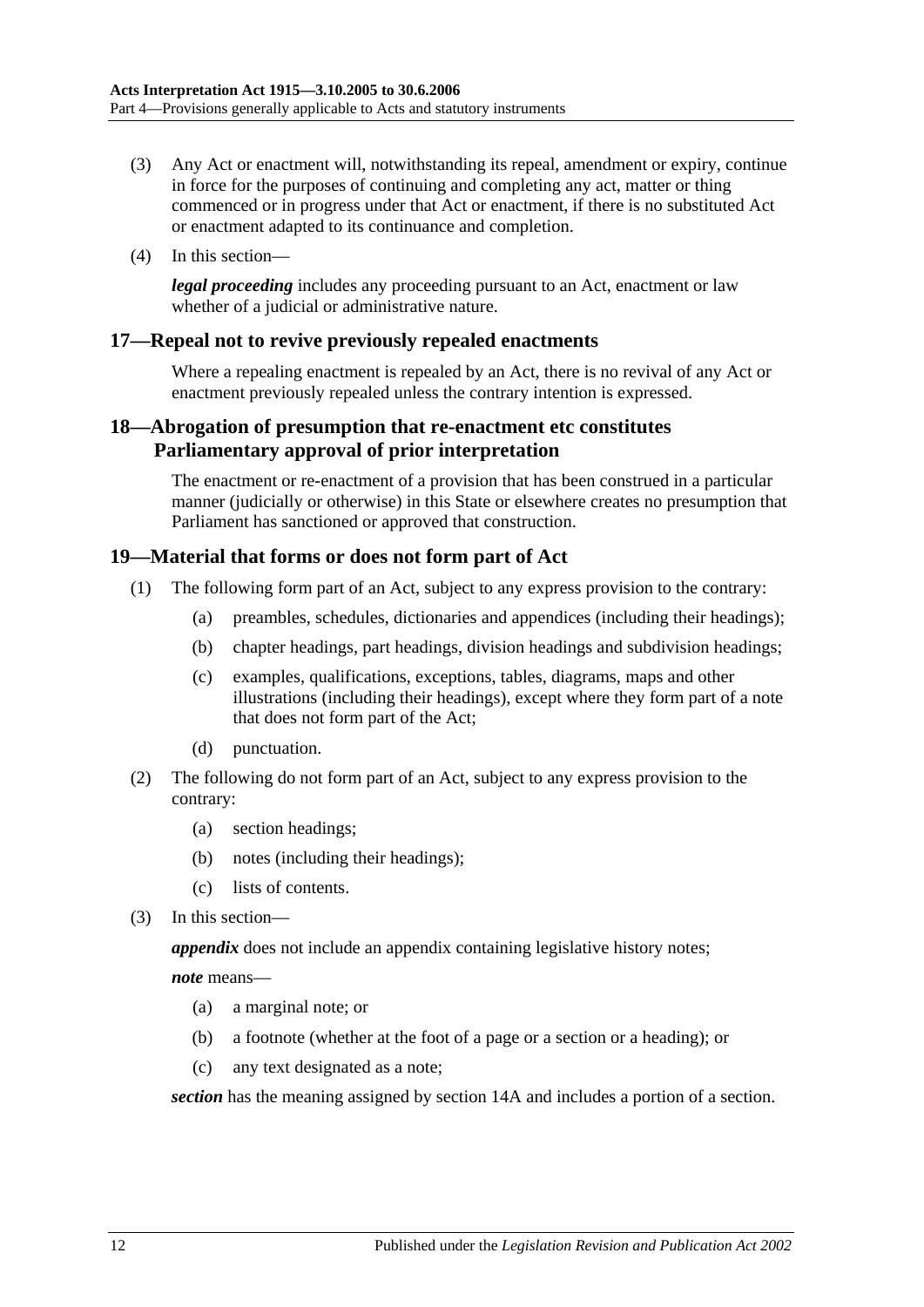### <span id="page-12-0"></span>**19A—Examples**

If an example forms part of an Act, the example—

- (a) is not exhaustive; and
- (b) may extend, but does not limit, the meaning of the Act or the provision to which it relates.

### <span id="page-12-1"></span>**20—Rules of construction to be applied in determining whether an Act binds the Crown**

- (1) Subject to [subsection](#page-12-3) (2), an Act passed after 20 June 1990 will, unless the contrary intention appears (either expressly or by implication), be taken to bind the Crown, but not so as to impose any criminal liability on the Crown.
- <span id="page-12-3"></span>(2) Where an Act passed after 20 June 1990 amends an Act passed before that date, the question whether the amendment binds the Crown will be determined in accordance with principles applicable to the interpretation of Acts passed before 20 June 1990.
- (3) Where an Act or a provision of an Act (whether passed before or after 20 June 1990) binds the Crown but not so as to impose any criminal liability on the Crown, the Crown's immunity from criminal liability extends (unless the contrary intention is expressed) to an agent of the Crown in respect of an act within the scope of the agent's obligations.
- (4) Where an Act or a provision of an Act (whether passed before or after 20 June 1990) does not bind the Crown, the Crown's immunity extends (unless the contrary intention is expressed) to an agent of the Crown in respect of an act within the scope of the agent's obligations.
- (5) For the purposes of this section—
	- (a) a reference to the Crown extends not only to the Crown in right of this State but also (so far as the legislative power of the State permits) to the Crown in any other capacity;
	- (b) a reference to an agent of the Crown extends to an instrumentality, officer or employee of the Crown or a contractor or other person who carries out functions on behalf of the Crown;
	- (c) an agent acts within the scope of the agent's obligations if the act is reasonably required for carrying out of obligations or functions imposed on, or assigned to, the agent.

### <span id="page-12-2"></span>**21—Act deemed always speaking**

Every Act will be considered as speaking at all times, and every enactment, whether expressed in the present or the future tense, will be applied to the circumstances as they arise, so that effect may be given to each Act and every provision according to its spirit, true intent and meaning.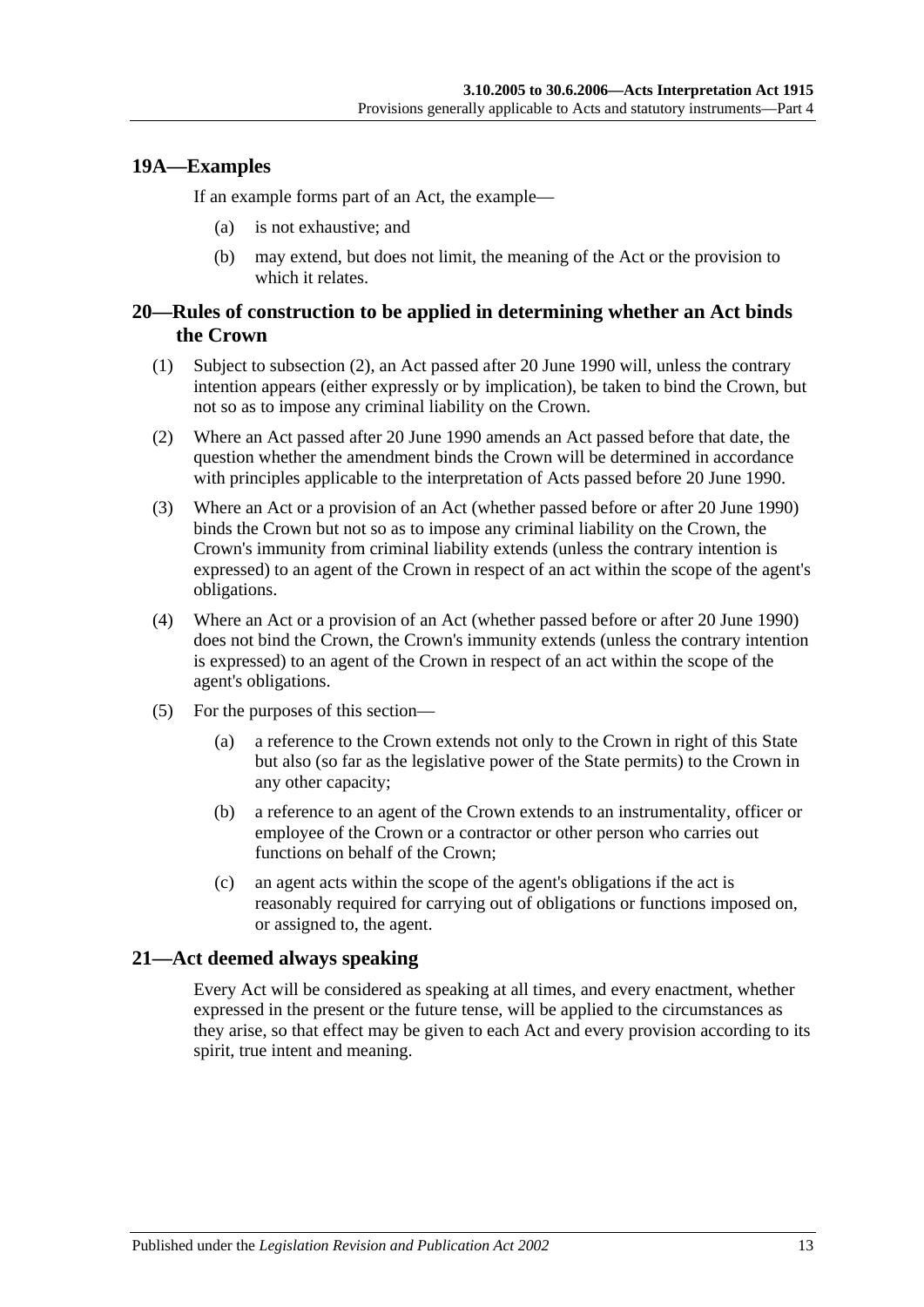# <span id="page-13-0"></span>**22—Construction that would promote purpose or object of an Act to be preferred**

- (1) Subject to [subsection](#page-13-6) (2), where a provision of an Act is reasonably open to more than one construction, a construction that would promote the purpose or object of the Act (whether or not that purpose or object is expressly stated in the Act) must be preferred to a construction that would not promote that purpose or object.
- <span id="page-13-6"></span>(2) This section does not operate to create or extend any criminal liability.

#### <span id="page-13-1"></span>**22A—Construction of Act so as not to exceed power of State**

- (1) Every Act and every provision of an Act will be construed so as not to exceed the legislative power of the State.
- (2) Any Act or provision of an Act which, but for this section, would exceed the power of the State, is nevertheless a valid enactment to the extent to which it does not exceed that power.

### <span id="page-13-2"></span>**22B—Declaration of validity of laws made before Australia Acts**

Each provision of an Act or statutory instrument enacted or made, or purporting to have been enacted or made, before the commencement of the Australia Acts is as valid as it would have been, and has the same effect as it would have had, if the Australia Acts had been in operation at the time of its enactment or making or purported enactment or making.

### <span id="page-13-3"></span>**23—Act to be done by Governor to mean by him with advice of Executive Council**

Where in any Act passed after the first day of January, 1873, the Governor is authorised or required to do any act, matter or thing, it will be taken to mean that the act, matter or thing may or must be done by the Governor with the advice and consent of the Executive Council.

### <span id="page-13-4"></span>**24—When Act or provision deemed to be substituted for another**

For the purposes of this Act and of any other Act, a later Act will be taken to be substituted for an earlier Act, or a provision of a later Act will be taken to be substituted for a provision of an earlier Act, when the earlier Act or provision is repealed or superseded and the later Act deals with the same matter as the Act or provision so repealed or superseded, whether it deals with the matter in the same or some other manner, and whether it deals only with the matter or with other matters also.

#### <span id="page-13-5"></span>**25—Variation of forms**

Whenever forms are prescribed or approved under any Act, forms to the same effect are sufficient provided that deviations from the prescribed or approved forms are not calculated to mislead.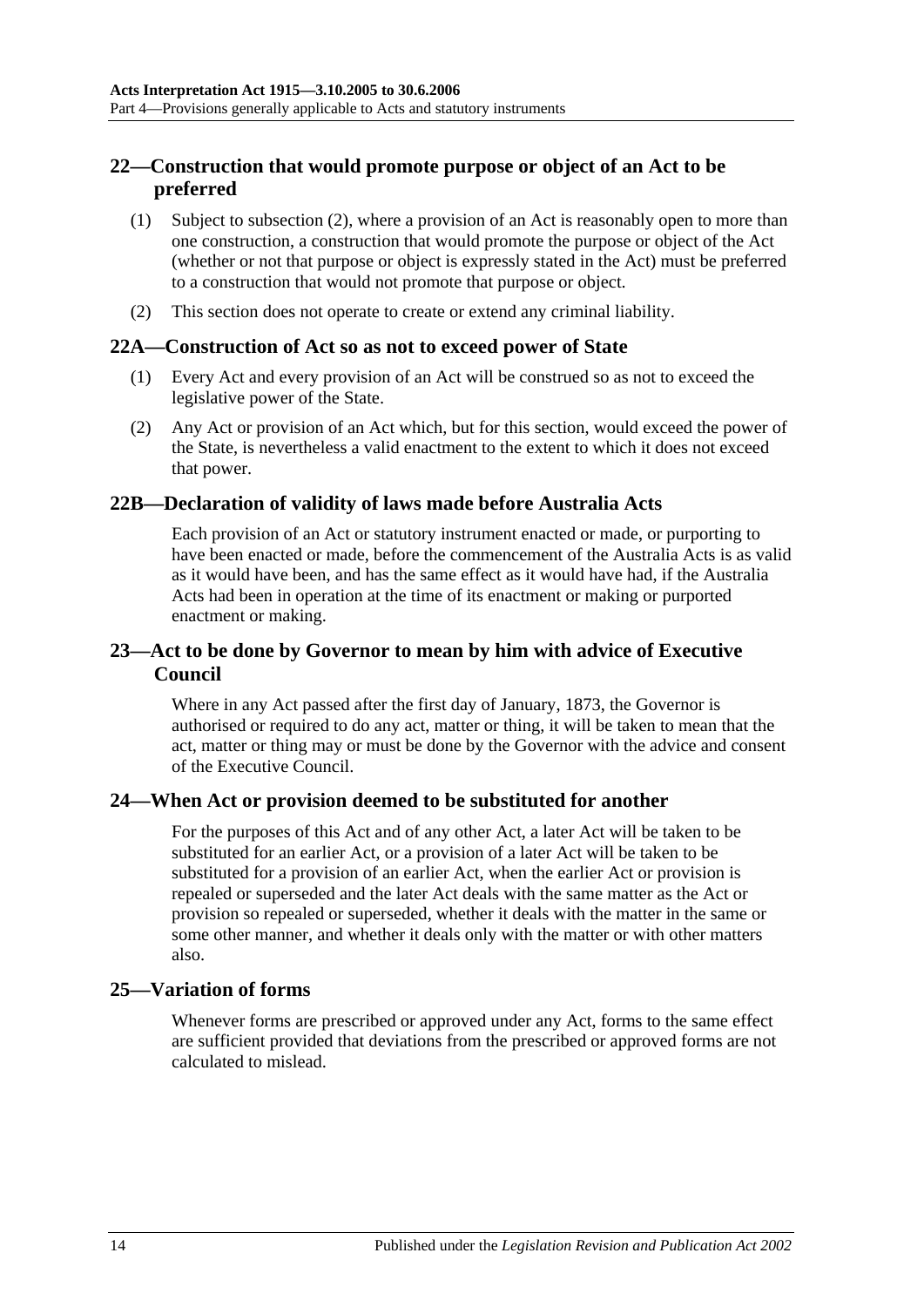# <span id="page-14-0"></span>**26—Words importing masculine gender and singular number to include feminine and plural**

#### In every Act—

- (a) every word of the masculine gender will be construed as including the feminine gender;
- (ab) every word of the feminine gender will be construed as including the masculine gender;
- (b) every word in the singular number will be construed as including the plural number;
- (c) every word in the plural number will be construed as including the singular number;
- (d) every word in either of those genders or numbers will be construed as including a body corporate as well as an individual;
- (e) every phrase consisting of a masculine pronoun and a feminine pronoun joined by the conjunction "or" will, if the antecedent is capable of referring to a body corporate, be construed as applicable to a body corporate as well as a natural person.

### <span id="page-14-1"></span>**27—Provisions as to limitation of time**

- (1) The time prescribed or allowed by any Act for any proceeding, or for the doing of any thing, or for suffering any thing, will be taken not to include the day of the act or event from or after which the time is to be calculated, but to include the day on which the proceeding is to be taken or the thing is to be done or suffered.
- (2) If the time so prescribed or allowed falls or expires on a Saturday or Sunday, or on any public holiday, the time will be extended so as to fall or expire on the day next following the Saturday, Sunday or public holiday that is not itself a Saturday, Sunday or public holiday.
- (3) Where no time is prescribed or allowed within which any thing must be done, the thing must be done with all convenient speed and as often as the prescribed occasion arises.

#### <span id="page-14-2"></span>**27A—Sitting days**

A reference in an Act to a number of sitting days of a House of Parliament is, unless the contrary intention appears, a reference to the number of those days regardless of whether the days or some of the days occur in different sessions of Parliament or in different Parliaments.

### <span id="page-14-3"></span>**28—Measurement of distances**

In the measurement of distance for the purposes of an Act, the distance will, unless the contrary intention appears, be measured in a straight line on a horizontal plane.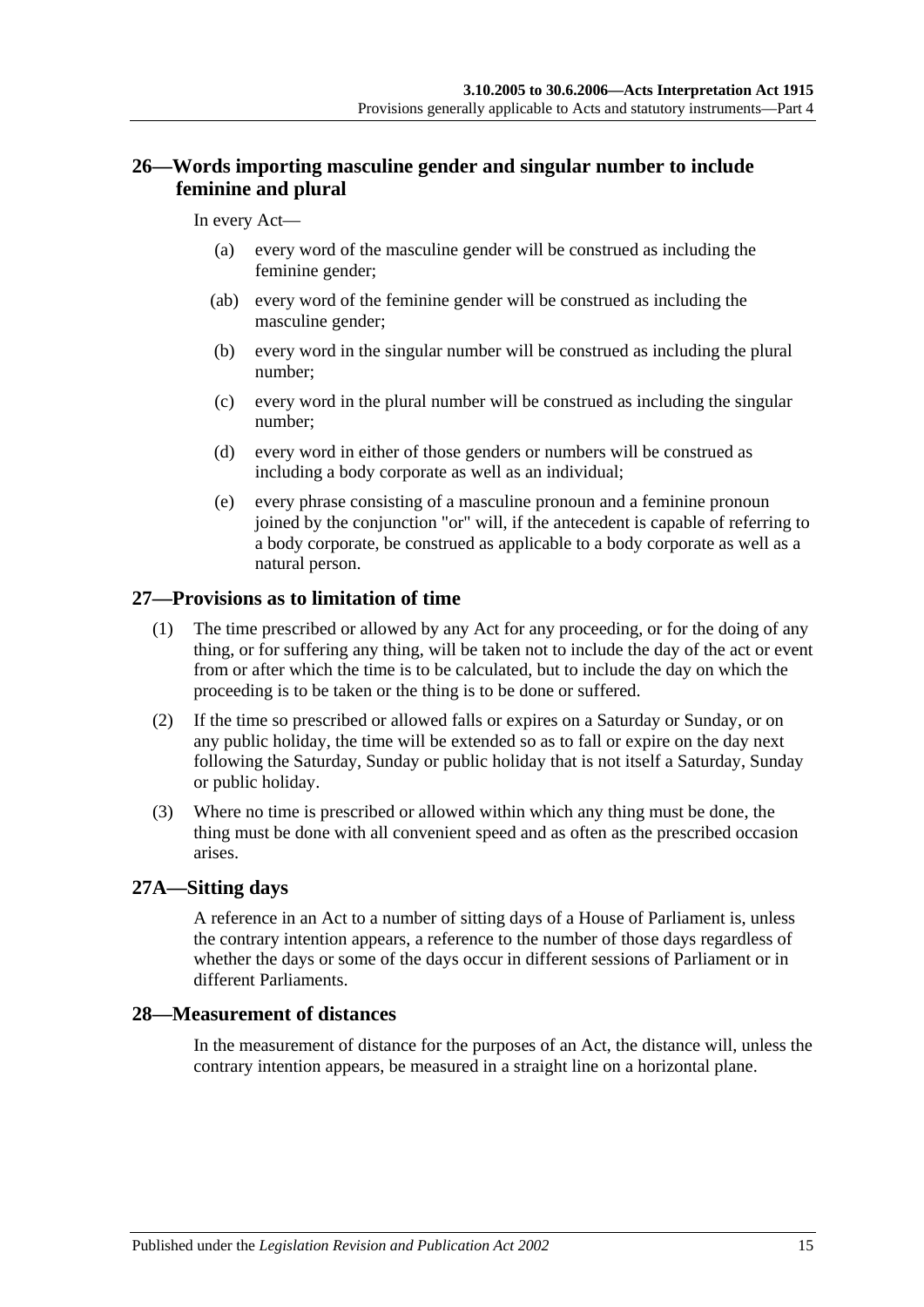# <span id="page-15-0"></span>**28A—Standard scales for penalties and expiation fees**

Unless a contrary intention is indicated in an Act in which an expression in the left hand column below appears, that expression has the meaning appearing opposite it in the right hand column:

| Division 1 imprisonment | a term of imprisonment not exceeding 15 years |
|-------------------------|-----------------------------------------------|
| Division 1 fine         | a fine not exceeding \$60 000                 |
| Division 2 imprisonment | a term of imprisonment not exceeding 10 years |
| Division 2 fine         | a fine not exceeding \$40 000                 |
| Division 3 imprisonment | a term of imprisonment not exceeding 7 years  |
| Division 3 fine         | a fine not exceeding \$30 000                 |
| Division 4 imprisonment | a term of imprisonment not exceeding 4 years  |
| Division 4 fine         | a fine not exceeding \$15 000                 |
| Division 5 imprisonment | a term of imprisonment not exceeding 2 years  |
| Division 5 fine         | a fine not exceeding \$8 000                  |
| Division 6 imprisonment | a term of imprisonment not exceeding 1 year   |
| Division 6 fine         | a fine not exceeding \$4 000                  |
| Division 6 fee          | an expiation fee of \$300                     |
| Division 7 imprisonment | a term of imprisonment not exceeding 6 months |
| Division 7 fine         | a fine not exceeding \$2 000                  |
| Division 7 fee          | an expiation fee of \$200                     |
| Division 8 imprisonment | a term of imprisonment not exceeding 3 months |
| Division 8 fine         | a fine not exceeding \$1 000                  |
| Division 8 fee          | an expiation fee of \$150                     |
| Division 9 fine         | a fine not exceeding \$500                    |
| Division 9 fee          | an expiation fee of \$100                     |
| Division 10 fine        | a fine not exceeding \$200                    |
| Division 10 fee         | an expiation fee of \$75                      |
| Division 11 fine        | a fine not exceeding \$100                    |
| Division 11 fee         | an expiation fee of \$50                      |
| Division 12 fine        | a fine not exceeding \$50                     |
| Division 12 fee         | an expiation fee of \$25.                     |
|                         |                                               |

# <span id="page-15-1"></span>**29—Fines etc to be paid into Treasury**

Whenever any fine, penalty or forfeiture is imposed or made by, or authorised to be imposed or made under, any Act, the Act will be taken to provide that the fine, penalty or forfeiture, when recovered, must be paid to the Treasurer of the State and form part of the General Revenue.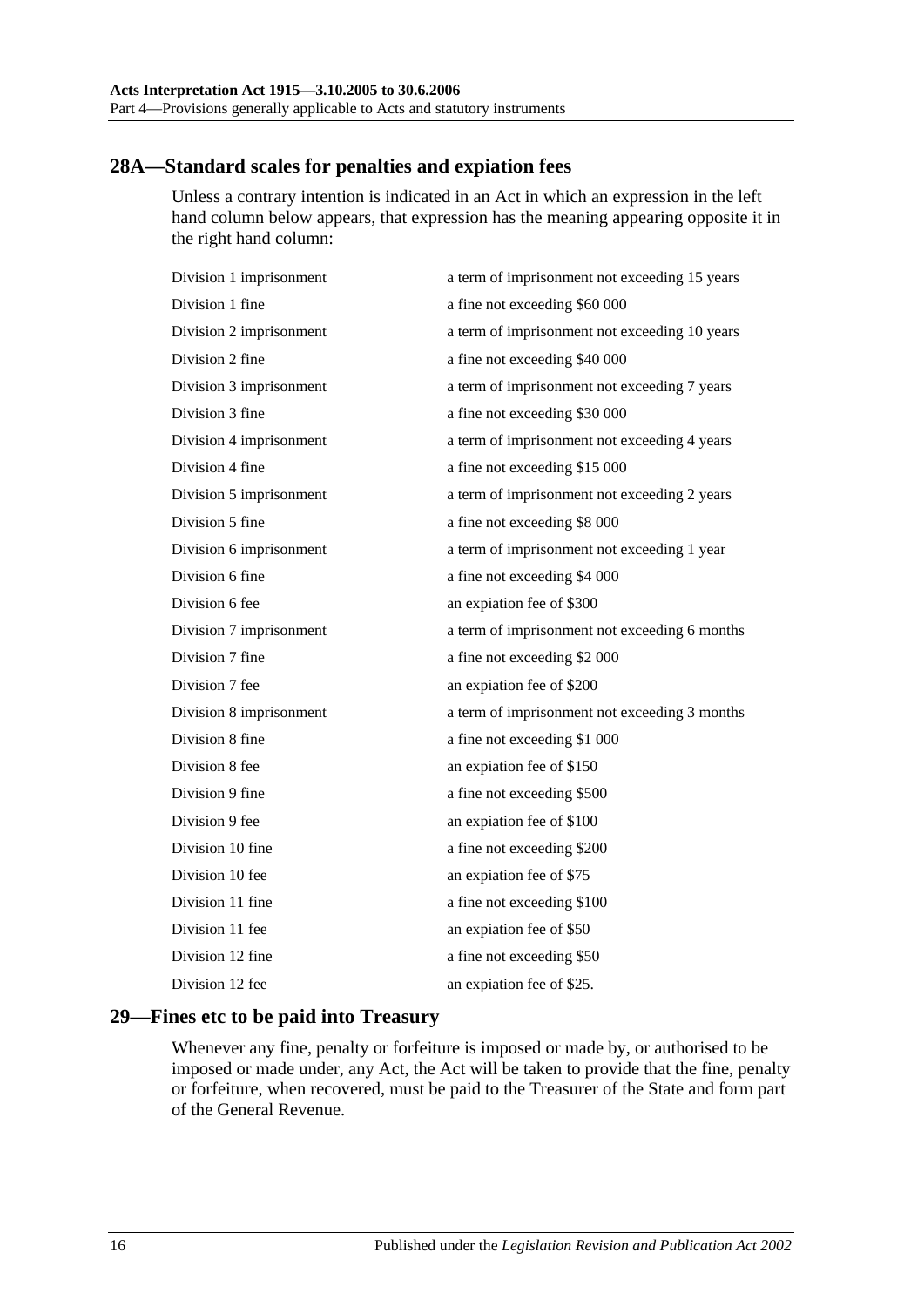### <span id="page-16-0"></span>**30—Penalties**

- (1) A penalty set out at the foot of a section or subsection that contains words creating an offence indicates that the offence is punishable on conviction by a penalty not exceeding the penalty so set out or, where a minimum as well as a maximum penalty is so set out, by a penalty not less than the minimum and not more than the maximum.
- (2) A penalty set out at the foot of a section or subsection that does not contain words creating an offence indicates that contravention of the section or subsection (whether by act or omission) constitutes an offence punishable on conviction by a penalty not exceeding the penalty so set out or, where a minimum as well as a maximum penalty is so set out, by a penalty not less than the minimum and not more than the maximum.
- (3) In this section—

*penalty* includes punishment.

# <span id="page-16-1"></span>**33—Service by post**

- (1) Where any Act passed after the passing of this Act authorises or requires any document to be served by post (whether the expression "serve", "give", "deliver" or "send", or any other expression is used), then, unless the contrary intention appears, the Act will be taken to provide—
	- (a) that the service is effected by properly addressing, prepaying and posting a letter or packet containing the document; and
	- (b) that, unless the contrary is proved, service will be taken to have been effected at the time at which the letter or packet would be delivered in the ordinary course of post.
- (2) Where any Act authorises or requires any document to be served by certified mail (whether the expression "serve", "give", "deliver" or "send", or any other expression is used) then, unless the contrary intention appears, the Act will be taken to provide that service may be effected by registered post.

# <span id="page-16-2"></span>**34—"May" imports a discretion, "shall" is imperative**

Where, in any Act passed after the first day of January, 1873, the word "may" is used in conferring a power, it implies that the power may be exercised or not, at discretion; and where, in any such Act the word "shall" is used in conferring a power, it implies that the power must be exercised.

# <span id="page-16-3"></span>**35—Words applying to occupant of public office to apply to successive occupants**

Words directing or empowering any Minister of the Crown or any public officer or functionary to do any act or thing, or otherwise applying by reference to his or her office will be construed as applying to the person for the time being acting in the office or discharging the duties of the office.

### <span id="page-16-4"></span>**36—Power to appoint includes power to remove etc**

Words giving power to appoint to any office or position, or to appoint a deputy, will be taken to include power, exercisable at the discretion of the person in whom the power to appoint is vested—

(a) to suspend or remove any person appointed under that power; or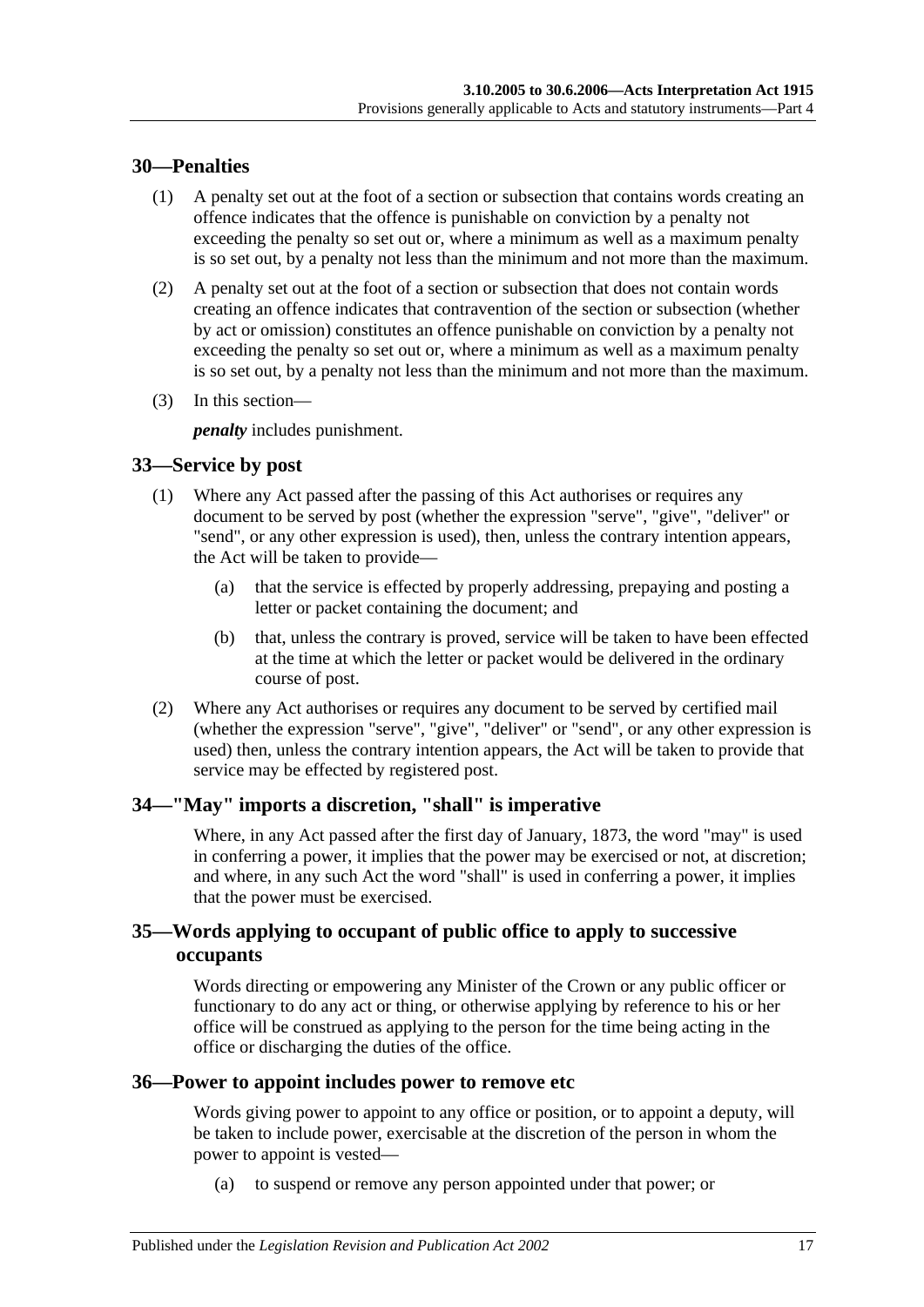- (b) to reinstate or reappoint any person so suspended or removed; or
- (c) to appoint some other person, temporarily or permanently, in the place of a person so suspended or removed; or
- (d) to appoint some other person, temporarily or permanently, to the office or position—
	- (i) where a person previously appointed is, for any reason, unable to carry out the duties of the office or position; or
	- (ii) where the office or position is vacant.

### <span id="page-17-0"></span>**36A—Gender balance in nomination of persons for appointment to statutory bodies**

- (1) This section applies if an Act provides for a member of a body to be appointed by the Governor or a Minister on the nomination of a non-government entity.
- (2) If the Act provides for the non-government entity to nominate a panel of persons from which the Governor or Minister is to select a person for appointment, the Act will be taken to provide that the panel—
	- (a) must include at least 1 woman and 1 man; and
	- (b) must, as far as practicable, be comprised of equal numbers of women and men.
- (3) If the Act does not provide for the non-government entity to nominate a panel of persons from which the Governor or Minister is to select a person for appointment, the Act will be taken to provide that-
	- (a) the non-government entity must nominate a panel of persons comprised of not less than twice the number of members of the body to be appointed on the nomination of the entity plus one; and
	- (b) the panel—
		- (i) must include at least 1 woman and 1 man; and
		- (ii) must, as far as practicable, be comprised of equal numbers of women and men; and
	- (c) the Governor or Minister must select the person for appointment from the panel.
- (4) This section does not derogate from the need to properly assess merit in selecting persons for appointment.
- (5) In this section—

*non-government entity* means a person or body other than an officer, agency or instrumentality (including a Minister) of the Crown in right of the State or the Commonwealth or another State or a Territory of the Commonwealth.

#### <span id="page-17-1"></span>**37—Powers may be exercised from time to time**

A power given by any Act to do any act or thing (including the making of an appointment), or to submit to any act or thing, is capable of being exercised from time to time, as occasion requires, unless the context, or the nature of the act or thing, indicates a contrary intention.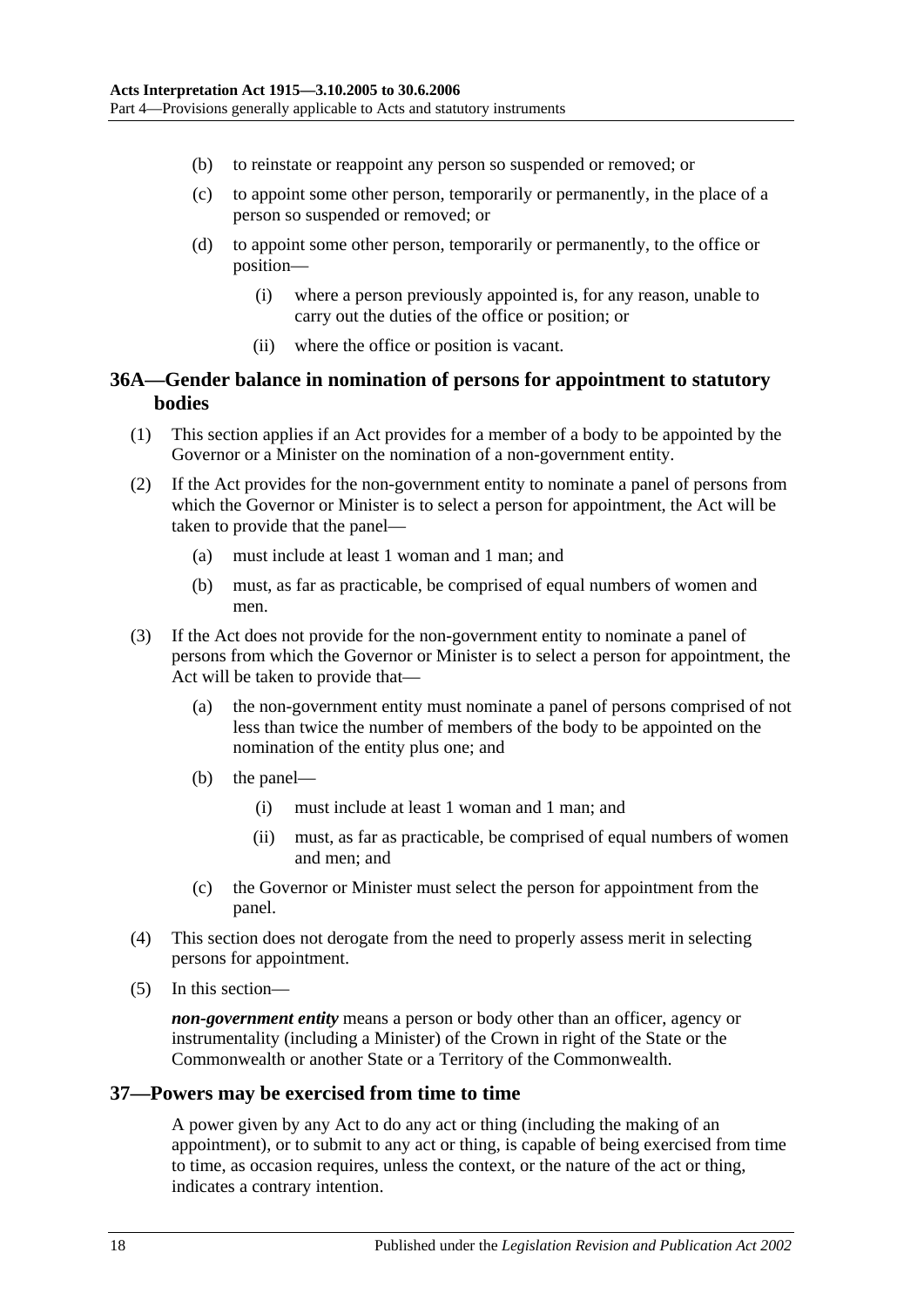# <span id="page-18-0"></span>**37A—Manner in which certain powers and functions may be exercised by a delegate**

Where under an Act the exercise of a power or function by a person is dependent upon his or her state of mind, opinion or belief in relation to a particular matter—

- (a) the power or function is not incapable of delegation by reason of the fact that it is so dependent; and
- (b) if the power or function is lawfully delegated, it may be exercised by the delegate upon the basis of his or her own state of mind, opinion or belief in relation to the matter.

# <span id="page-18-1"></span>**39—Variation, revocation and expiration of regulations, rules or by-laws**

- (1) A power in an Act to make regulations, rules or by-laws includes power to vary or revoke the regulations, rules or by-laws.
- (2) The power to vary or revoke is exercisable in the same way, and subject to the same conditions, as the power to make the regulations, rules or by-laws.
- (3) Regulations, rules and by-laws may include a provision specifying a day on which the regulations, rules or by-laws expire.

### <span id="page-18-2"></span>**40—Prescribing matters by reference to other instruments**

Where an Act authorises or requires provision to be made for or in relation to a matter by regulations, rules or by-laws, the regulations, rules or by-laws may, unless the contrary intention appears, make such provision by applying, adopting or incorporating, with or without modification—

- (a) the provisions of any Act, or of any statutory instrument, as in force from time to time or as in force at a specified time; or
- (b) any material contained in any other instrument or writing as in force or existing when the regulations, rules or by-laws take effect or as in force or existing at a specified prior time.

### <span id="page-18-3"></span>**42—Who may proceed for recovery of penalties**

Any person may sue for, or take proceedings to recover, and may recover any fine, penalty, or forfeiture imposed by, or authorised to be imposed or awarded under, any Act, unless the right to sue or take proceedings is vested by the Act in a particular officer or person.

#### <span id="page-18-4"></span>**44—Interpretation of references to summary proceedings**

- (1) Where it is provided in any Act that proceedings for offences are to be dealt with, or disposed of, summarily or before a special magistrate or one or more justices, those offences will be dealt with under the *[Justices Act](http://www.legislation.sa.gov.au/index.aspx?action=legref&type=act&legtitle=Justices%20Act%201921) 1921* as simple offences.
- (2) Where it is provided in any Act that a pecuniary sum may be recovered summarily or before or on the award of a special magistrate or one or more justices, that sum may be recovered on complaint in proceedings under the *[Justices Act](http://www.legislation.sa.gov.au/index.aspx?action=legref&type=act&legtitle=Justices%20Act%201921) 1921* and an order for payment made in any such proceedings is enforceable as if it were a fine.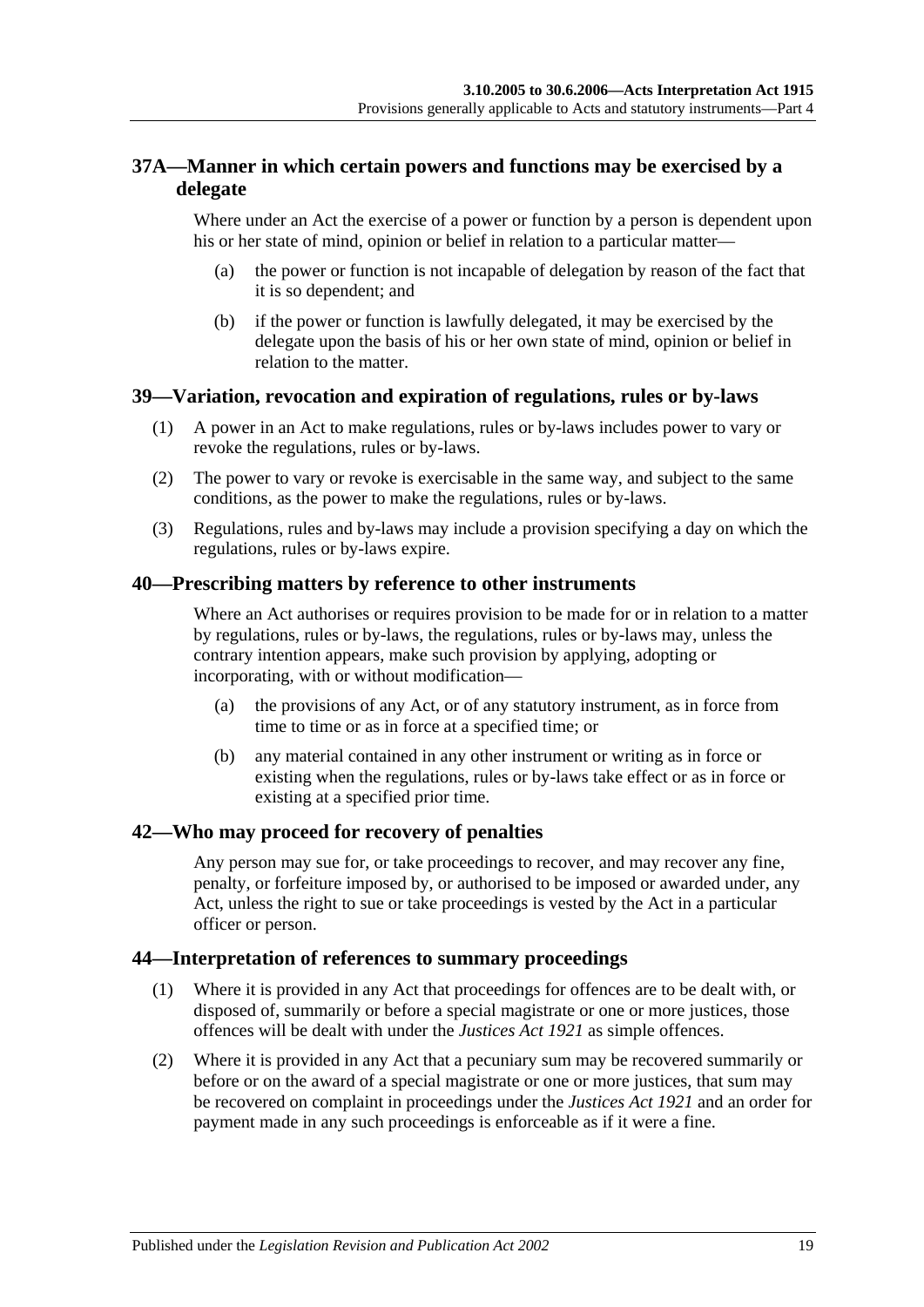### <span id="page-19-0"></span>**45—Rounding down of monetary amounts**

An enactment providing for the calculation and payment of a tax, fee, charge, or other amount must be construed as if it provided that the calculated amount, if not an exact multiple of 5 cents, is to be rounded down to the highest multiple of 5 cents that is less than that amount.

#### <span id="page-19-1"></span>**50—Offences punishable under more than one law**

Where any act or omission constitutes an offence under two or more Acts, or both under an Act or Acts and at common law, the offender will, unless the contrary intention appears, be liable to be prosecuted and punished under either or any of those Acts or at common law, but is not liable to be punished twice for the same offence.

#### <span id="page-19-2"></span>**52—Bodies corporate and signing or execution of documents**

If an Act requires or authorises a document to be signed or executed by a person and the person is a body corporate, the Act will be taken to require or authorise the affixing of the common seal of the body to the document, or the signing of the document on behalf of the body, in accordance with the Act (whether or not of this State) under which the body is incorporated.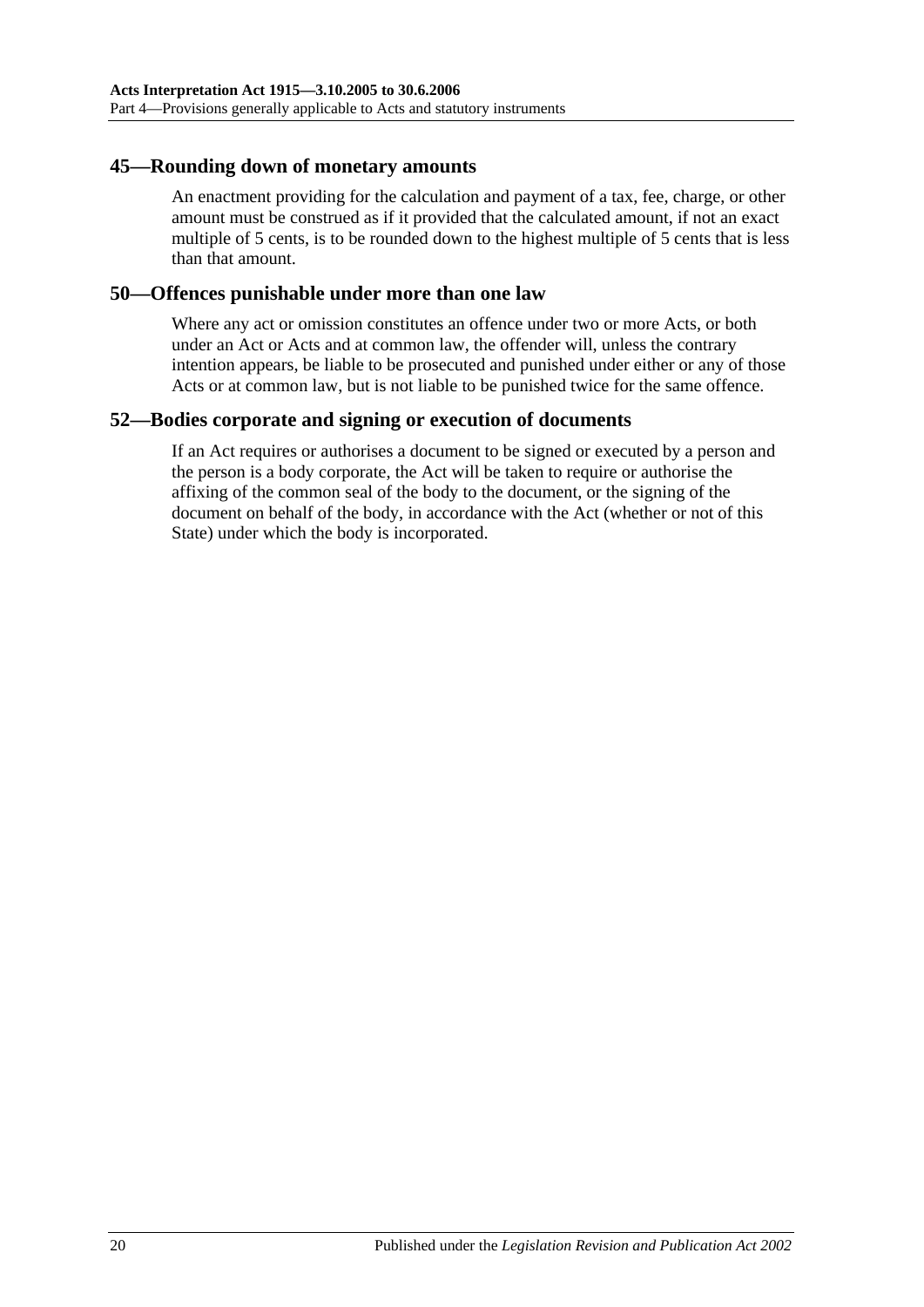# <span id="page-20-0"></span>**Legislative history**

# **Notes**

- Amendments of this version that are uncommenced are not incorporated into the text.
- Please note—References in the legislation to other legislation or instruments or to titles of bodies or offices are not automatically updated as part of the program for the revision and publication of legislation and therefore may be obsolete.
- Earlier versions of this Act (historical versions) are listed at the end of the legislative history.
- For further information relating to the Act and subordinate legislation made under the Act see the Index of South Australian Statutes or www.legislation.sa.gov.au.

# **Legislation repealed by principal Act**

The *Acts Interpretation Act 1915* repealed the following:

*Language of Acts Amendment Act 1900*

# **Legislation amended by principal Act**

The *Acts Interpretation Act 1915* amended the following:

An Act for shortening and explaining the Language used in Acts of Parliament, and for other purposes (No 9 of 1872)

# **Principal Act and amendments**

| New entries appear in bold. |  |  |  |  |
|-----------------------------|--|--|--|--|
|-----------------------------|--|--|--|--|

| Year | No.  | Title                                                                                         | Assent     | Commencement                                           |
|------|------|-----------------------------------------------------------------------------------------------|------------|--------------------------------------------------------|
| 1915 |      | 1215 Acts Interpretation Act 1915                                                             | 16.12.1915 | 16.12.1915                                             |
| 1923 |      | 1564 Acts Interpretation Act Amendment<br>Act 1923 repealed by 2253/1935                      | 14.11.1923 | repealed by 2253/1935 without coming<br>into operation |
| 1935 | 2253 | Supreme Court Act 1935                                                                        | 21.12.1935 | 1.11.1937 (Gazette 25.3.1937 p646)                     |
| 1936 | 2293 | <b>Statute Law Revision Act 1936</b>                                                          | 8.10.1936  | 8.10.1936                                              |
| 1945 | 10   | <b>Acts Interpretation Act Amendment</b><br>Act 1945                                          | 15.11.1945 | 15.11.1945                                             |
| 1949 | 58   | <b>Acts Interpretation Act Amendment</b><br>Act 1949                                          | 8.12.1949  | 8.12.1949                                              |
| 1957 | 23   | <b>Acts Interpretation Act Amendment</b><br>Act 1957                                          | 31.10.1957 | 31.10.1957                                             |
| 1971 | 74   | Statutes Amendment (Administration 11.11.1971<br>of Acts and Acts Interpretation)<br>Act 1971 |            | 11.11.1971                                             |
| 1972 | 118  | <b>Acts Interpretation Act Amendment</b><br>Act 1972                                          | 30.11.1972 | 14.12.1972 (Gazette 14.12.1972 p2630)                  |
| 1975 | 102  | <b>Acts Interpretation Act Amendment</b><br>Act 1975                                          | 20.11.1975 | 20.11.1975                                             |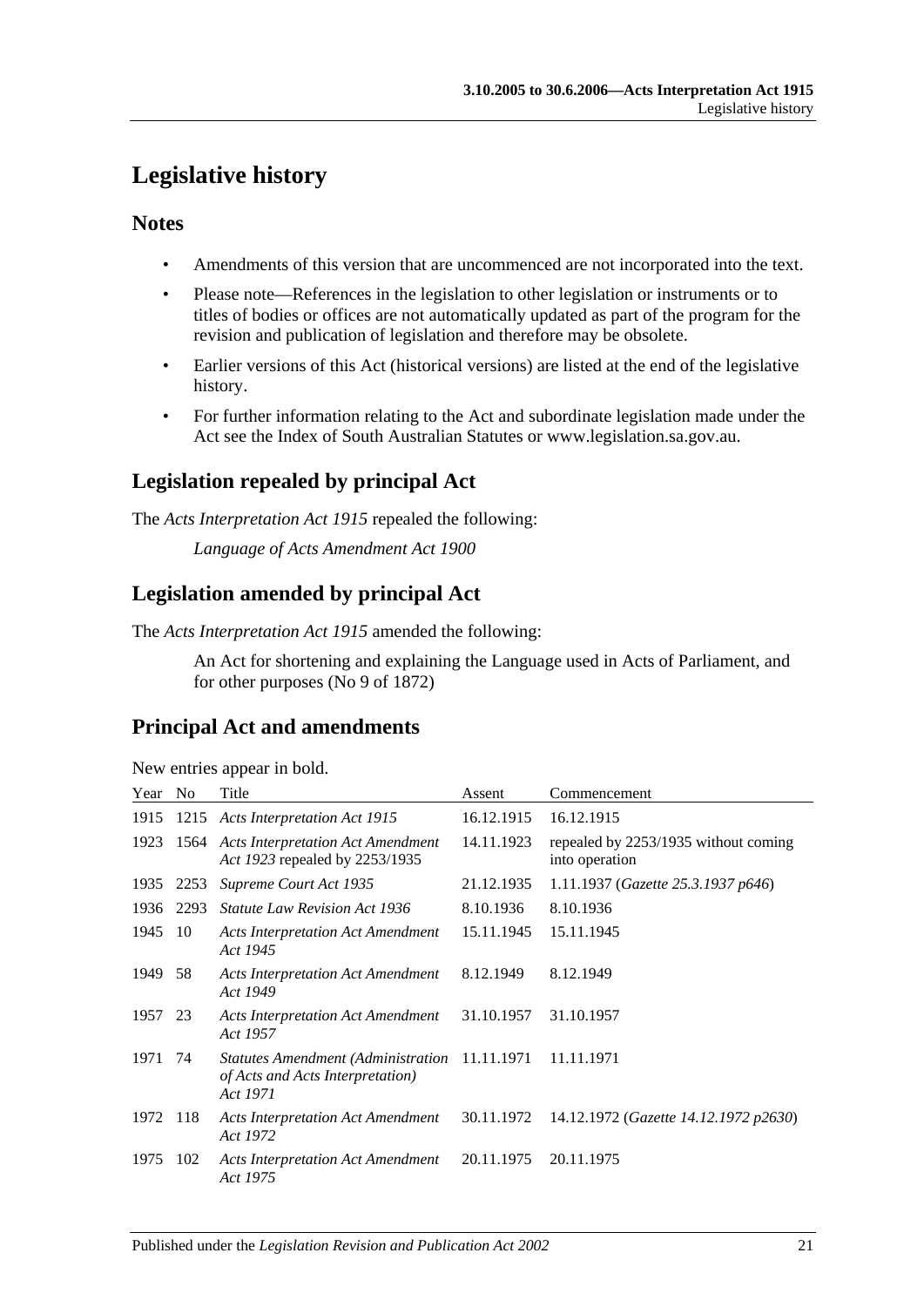#### **Acts Interpretation Act 1915—3.10.2005 to 30.6.2006** Legislative history

| 1978 3  |                          | Subordinate Legislation Act 1978                                              | 23.2.1978  | 1.6.1978 (Gazette 11.5.1978 p1652)                                                             |
|---------|--------------------------|-------------------------------------------------------------------------------|------------|------------------------------------------------------------------------------------------------|
| 1981    | 107                      | Criminal Law Consolidation Act<br>Amendment Act 1981                          | 23.12.1981 | 11.2.1982 (Gazette 11.2.1982 p361)                                                             |
| 1983    | 41                       | <b>Acts Interpretation Act Amendment</b><br>Act 1983                          | 16.6.1983  | 1.7.1983 (Gazette 30.6.1983 p1754)                                                             |
| 1984    | 56                       | Statutes Amendment (Oaths and<br>Affirmations) Act 1984                       | 24.5.1984  | 1.7.1984 (Gazette 28.6.1984 p1897)                                                             |
| 1986    | 13                       | <b>Acts Interpretation Act Amendment</b><br>Act 1986                          | 20.3.1986  | 20.3.1986                                                                                      |
| 1988    | - 6                      | <b>Acts Interpretation Act Amendment</b><br>Act 1988                          | 10.3.1988  | 10.3.1988                                                                                      |
| 1988 8  |                          | <b>Acts Interpretation Act Amendment</b><br>Act (No. 2) 1988                  | 10.3.1988  | 5.5.1988 (Gazette 5.5.1988 p1115)                                                              |
| 1988    | 51                       | <b>Statutes Amendment and Repeal</b><br>(Sentencing) Act 1988                 | 5.5.1988   | ss 3 & 4-8.9.1988 (Gazette 8.9.1988)<br>p994); ss 5 & 6-1.1.1989 (Gazette<br>15.12.1988 p2009) |
| 1988 55 |                          | <b>Acts Interpretation Act Amendment</b><br>Act (No. 3) 1988                  | 8.9.1988   | 8.9.1988                                                                                       |
| 1990    | 56                       | <b>Acts Interpretation Act Amendment</b><br>Act 1990                          | 22.11.1990 | 22.11.1990                                                                                     |
| 1991    | 69                       | <b>Statutes Repeal and Amendment</b><br>(Courts) Act 1991                     | 12.12.1991 | 6.7.1992 (Gazette 2.7.1992 p209)                                                               |
| 1992 8  |                          | <b>Acts Interpretation (Crown</b><br>Prerogative) Amendment Act 1992          | 16.4.1992  | 16.4.1992                                                                                      |
| 1992    | -14                      | <b>Acts Interpretation (Commencement)</b><br>Amendment Act 1992               | 16.4.1992  | 16.4.1992                                                                                      |
| 1992    | 70                       | Acts Interpretation (Australia Acts)<br>Amendment Act 1992                    | 19.11.1992 | 3.3.1986, 5.00 a.m. Greenwich Mean<br>Time: s 2                                                |
| 1992 72 |                          | <b>Expiation of Offences (Divisional</b><br>Fees) Amendment Act 1992          | 19.11.1992 | Sch-1.3.1993 (Gazette 18.2.1993 p596)                                                          |
| 1994    | $\overline{\phantom{a}}$ | <b>Acts Interpretation (Commencement</b><br>Proclamations) Amendment Act 1994 | 28.2.1994  | 28.2.1994                                                                                      |
| 1994    | 15                       | <b>Acts Interpretation (Monetary</b><br>Amounts) Amendment Act 1994           | 12.5.1994  | 12.5.1994                                                                                      |
| 1994    | 92                       | Native Title (South Australia)<br>Act 1994                                    | 15.12.1994 | Sch-15.12.1994 (Gazette 15.12.1994<br>p2129)                                                   |
| 1996 34 |                          | <b>Statutes Amendment and Repeal</b><br>(Common Expiation Scheme) Act 1996    | 2.5.1996   | Sch (cl 1)-3.2.1997 (Gazette 19.12.1996<br>p1923)                                              |
| 1997    | 30                       | <b>Statutes Amendment (References to</b><br>Banks) Act 1997                   | 12.6.1997  | Pt 2 (s 4)-3.7.1997 (Gazette 3.7.1997<br>p4)                                                   |
| 1998 55 |                          | Police Act 1998                                                               | 3.9.1998   | Sch 3 (cl 1)-1.7.1999 (Gazette<br>30.6.1999 p3310)                                             |
| 1998    | 59                       | <b>Statutes Amendment</b><br>(Attorney-General's Portfolio)<br>Act 1998       | 3.9.1998   | Pt 2 (s 4)—10.3.1988: s 2(2)                                                                   |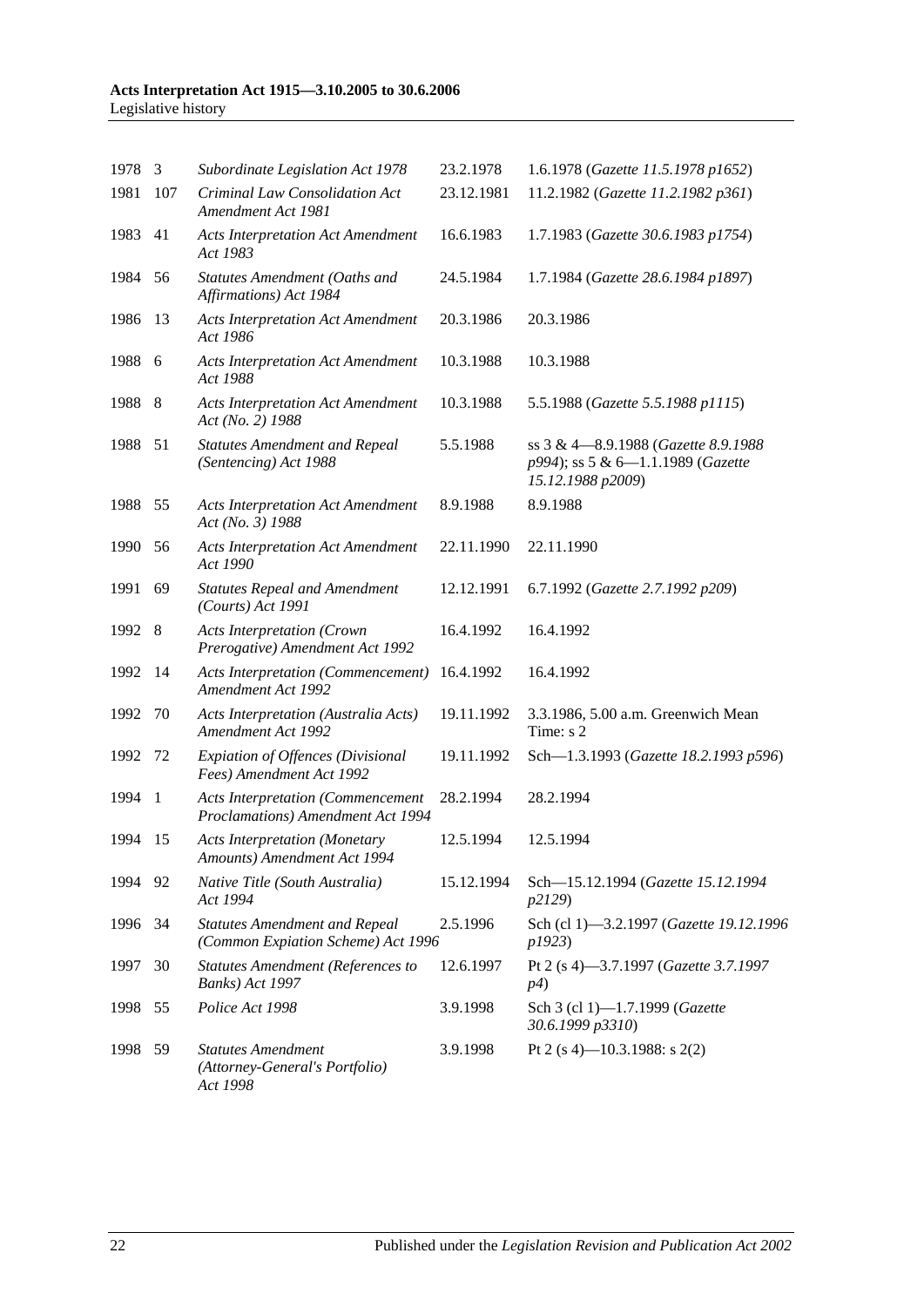| 1999    | 33 | <b>Financial Sector Reform (South</b><br>Australia) Act 1999            | 17.6.1999  | Sch (item $2$ )—1.7.1999 being the date<br>specified under $s \, 3(16)$ of the <i>Financial</i><br>Sector Reform (Amendments and<br>Transitional Provisions) Act (No. 1) 1999<br>of the Commonwealth as the transfer date<br>for the purposes of that Act: $s$ 2(2) |
|---------|----|-------------------------------------------------------------------------|------------|---------------------------------------------------------------------------------------------------------------------------------------------------------------------------------------------------------------------------------------------------------------------|
| 2002 33 |    | <b>Statutes Amendment</b><br>(Attorney-General's Portfolio)<br>Act 2002 | 28.11.2002 | Pt 2 (s 4)–3.3.2003 ( <i>Gazette 27.2.2003</i><br><i>p807</i> )                                                                                                                                                                                                     |
| 2005 7  |    | Acts Interpretation (Gender Balance) 21.4.2005<br>Amendment Act 2005    |            | 21.7.2005 (Gazette 21.7.2005 p2465)                                                                                                                                                                                                                                 |
| 2005 13 |    | <b>Acts Interpretation (Miscellaneous)</b><br><b>Amendment Act 2005</b> | 21.4.2005  | Pt 2 (ss $4-16$ and new s 52 (as inserted<br>by s 17) -3.10.2005 (Gazette 29.9.2005<br>$p3547$ ; new s 51 (as inserted by<br>s 17)—uncommenced                                                                                                                      |
| 2005    | 56 | Justices of the Peace Act 2005                                          | 17.11.2005 | Sch 2 (cll 2 & 3)-1.7.2006 ( <i>Gazette</i><br>22.6.2006 p2012)                                                                                                                                                                                                     |

# **Provisions amended since 3 February 1976**

- Legislative history prior to 3 February 1976 appears in marginal notes and footnotes included in the consolidation of this Act contained in Volume 1 of The Public General Acts of South Australia 1837-1975 at page 55.
- Certain textual alterations were made to this Act by the Commissioner of Statute Revision when preparing the reprint of the Act that incorporated all amendments in force as at 8 May 1987. A Schedule of these alterations was laid before Parliament on 6 August 1987.

New entries appear in bold.

Entries that relate to provisions that have been deleted appear in italics.

| Provision                                                                                                      | How varied                                       | Commencement |
|----------------------------------------------------------------------------------------------------------------|--------------------------------------------------|--------------|
| Pt 1                                                                                                           | heading inserted by 41/1983 s 3                  | 1.7.1983     |
| s <sub>2</sub>                                                                                                 | deleted by $13/1986$ (Sch)                       | 20.3.1986    |
|                                                                                                                | heading preceding $s$ 3 deleted by 41/1983 $s$ 4 | 1.7.1983     |
| s <sub>3</sub>                                                                                                 | substituted by $41/1983$ s 4                     | 1.7.1983     |
|                                                                                                                | deleted by $13/1986$ (Sch)                       | 20.3.1986    |
| s 3A                                                                                                           | inserted by $41/1983$ s 4                        | 1.7.1983     |
|                                                                                                                | heading preceding s 4 deleted by 13/1986 (Sch)   | 20.3.1986    |
| s <sub>4</sub>                                                                                                 |                                                  |              |
| s(4(1))                                                                                                        | s 4 amended by $41/1983$ s $5(a)$                | 1.7.1983     |
|                                                                                                                | s 4 redesignated as $s(1)$ by 30/1997 s 4(b)     | 3.7.1997     |
| Act                                                                                                            | substituted by 13/1986 (Sch)                     | 20.3.1986    |
| ADI                                                                                                            | inserted by $33/1999$ Sch (item $2(a)$ )         | 1.7.1999     |
| <b>AS or Australian</b><br><b>Standard or</b><br>AS/NZS or<br><b>Australian/New</b><br><b>Zealand Standard</b> | inserted by $13/2005$ s $4(1)$                   | 3.10.2005    |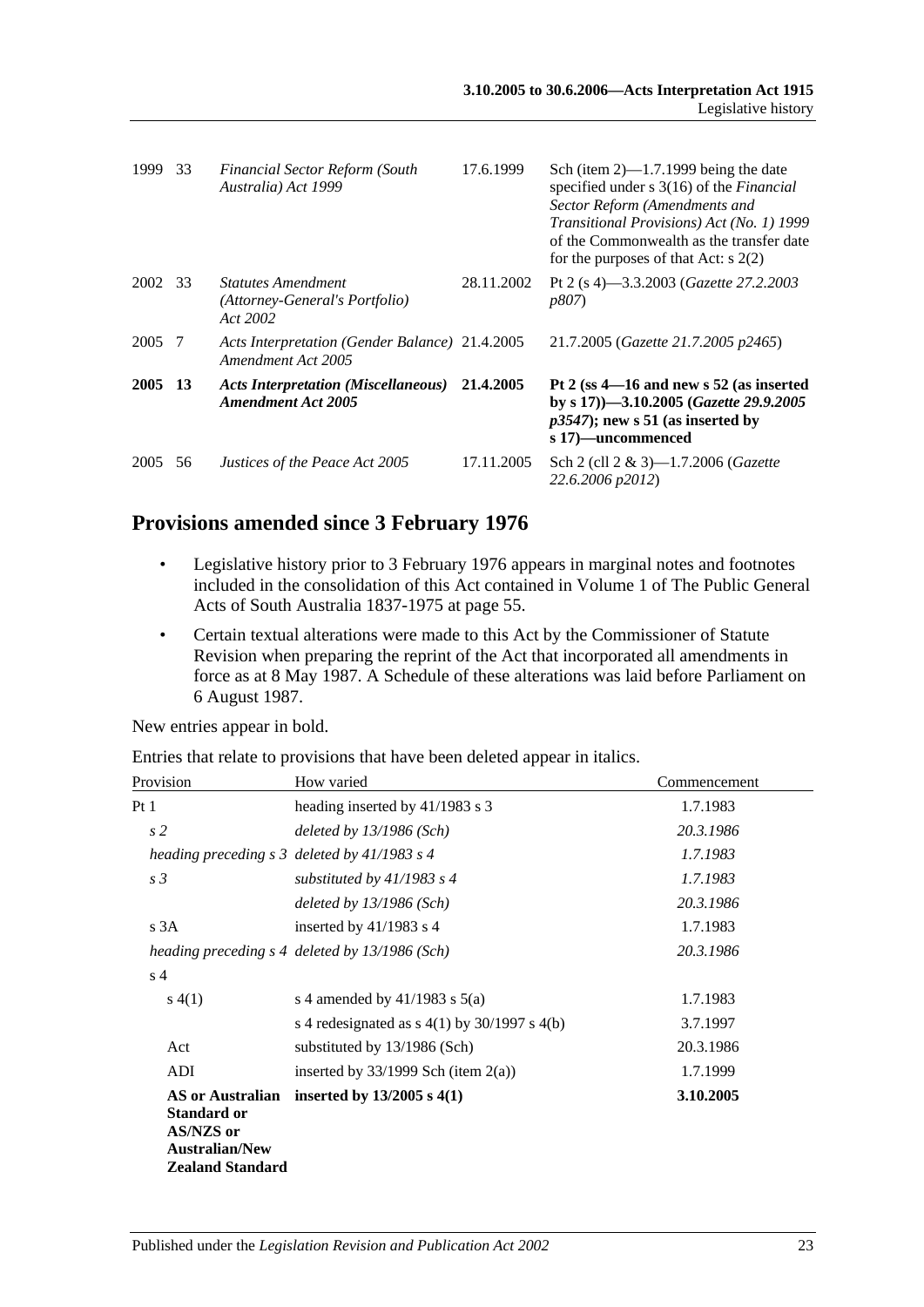| Australia Acts                                                | inserted by 70/1992 s 3                               | 3.3.1986   |
|---------------------------------------------------------------|-------------------------------------------------------|------------|
| Australian citizen                                            | amended by 13/1986 (Sch)                              | 20.3.1986  |
| bank                                                          | inserted by $30/1997$ s $4(a)$                        | 3.7.1997   |
|                                                               | substituted by $33/1999$ Sch (item 2(b))              | 1.7.1999   |
| bank cheque or<br>banker's cheque                             | inserted by $33/1999$ Sch (item $2(b)$ )              | 1.7.1999   |
|                                                               | Banking Act (Cwth)inserted by 33/1999 Sch (item 2(c)) | 1.7.1999   |
| building society                                              | inserted by $33/1999$ Sch (item $2(c)$ )              | 1.7.1999   |
| <b>British possession</b>                                     | deleted by $13/1986$ (Sch)                            | 20.3.1986  |
| by-law                                                        | deleted by $41/1983$ s $5(b)$                         | 1.7.1983   |
| commencement of<br>this Act, passing of<br>this Act           | deleted by $41/1983$ s $5(c)$                         | 1.7.1983   |
| commencement                                                  | inserted by $41/1983$ s $5(c)$                        | 1.7.1983   |
| credit union                                                  | inserted by $33/1999$ Sch (item $2(d)$ )              | 1.7.1999   |
|                                                               | data storage device inserted by $13/2005$ s $4(2)$    | 3.10.2005  |
| document                                                      | inserted by 13/2005 s 4(2)                            | 3.10.2005  |
| financial year                                                | substituted by $41/1983$ s $5(d)$                     | 1.7.1983   |
| friendly society                                              | inserted by $33/1999$ Sch (item $2(e)$ )              | 1.7.1999   |
| Gazette                                                       | amended by 13/1986 (Sch)                              | 20.3.1986  |
| judge                                                         | amended by 13/1986 (Sch)                              | 20.3.1986  |
| land                                                          | substituted by 92/1994 Sch                            | 15.12.1994 |
| major indictable<br>offence                                   | inserted by $69/1991$ s $17(a)$                       | 6.7.1992   |
| Minister                                                      | substituted by $41/1983$ s $5(e)$                     | 1.7.1983   |
| minor indictable<br>offence                                   | inserted by $107/1981$ s $27(a)$                      | 11.2.1982  |
|                                                               | substituted by $69/1991$ s $17(b)$                    | 6.7.1992   |
| subject                                                       | naturalised British deleted by 13/1986 (Sch)          | 20.3.1986  |
| police force                                                  | inserted by 55/1998 Sch 3 (cl 1)                      | 1.7.1999   |
| police officer                                                | inserted by 55/1998 Sch 3 (cl 1)                      | 1.7.1999   |
| prescribed                                                    | substituted by $41/1983$ s $5(f)$                     | 1.7.1983   |
| record                                                        | inserted by 13/2005 s 4(3)                            | 3.10.2005  |
| regulation, rule or<br>by-law                                 | substituted by $41/1983$ s $5(g)$                     | 1.7.1983   |
| <b>Standards</b><br><b>Association of</b><br><b>Australia</b> | inserted by 13/2005 s 4(4)                            | 3.10.2005  |
| <b>Standards</b><br>Australia                                 | inserted by $13/2005$ s $4(4)$                        | 3.10.2005  |
|                                                               | statutory declarationsubstituted by 13/1986 (Sch)     | 20.3.1986  |
|                                                               | statutory instrument inserted by 41/1983 s 5(h)       | 1.7.1983   |
|                                                               | substituted by 6/1988 s 2                             | 10.3.1988  |
|                                                               | amended by 56/1990 s 2                                | 22.11.1990 |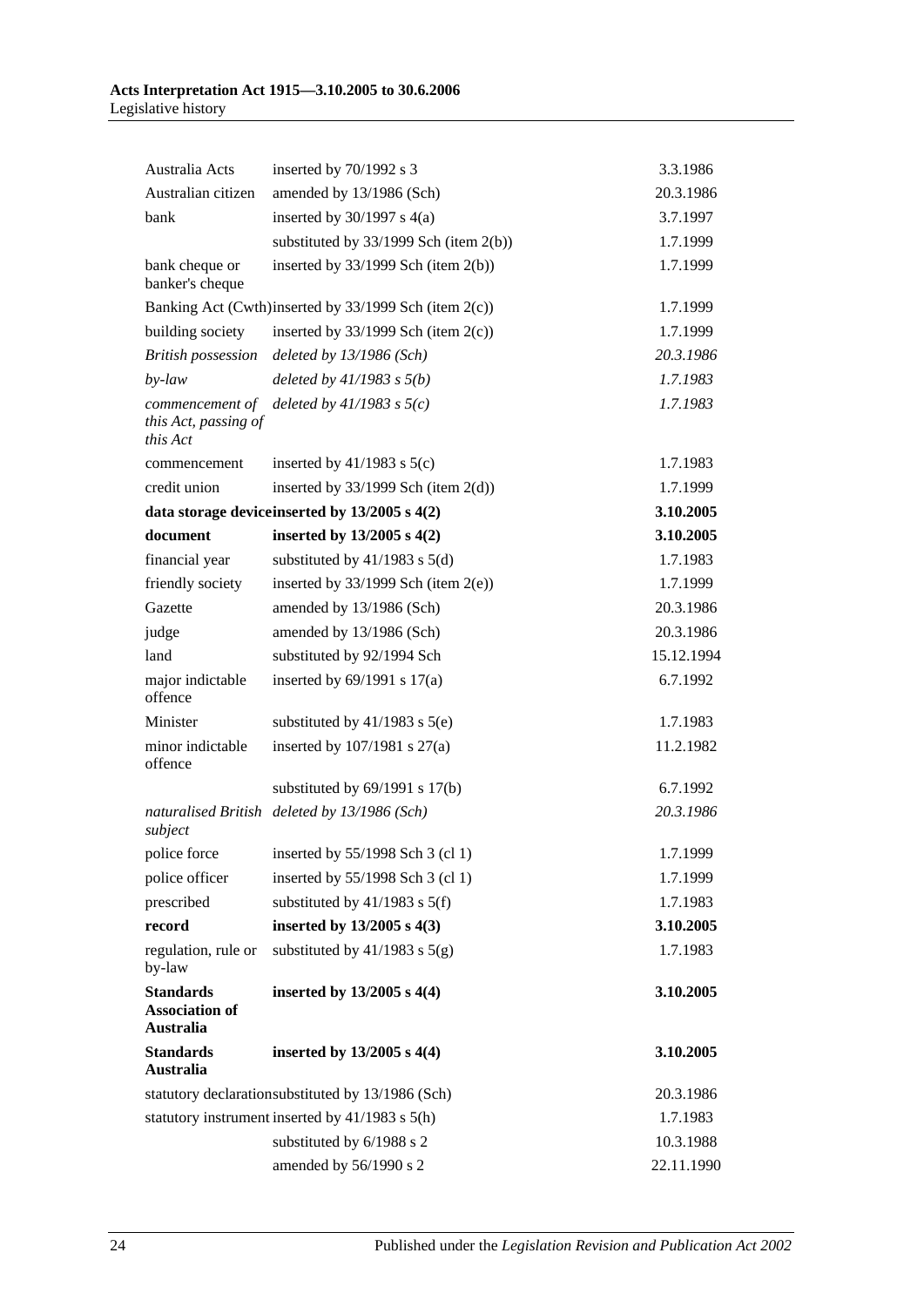|      |                                                        | amended by 13/2005 s 4(5)                                                   | 3.10.2005  |
|------|--------------------------------------------------------|-----------------------------------------------------------------------------|------------|
|      | summary offence                                        | inserted by 107/1981 s 27(b)                                                | 11.2.1982  |
|      |                                                        | substituted by $69/1991$ s $17(c)$                                          | 6.7.1992   |
|      | this Act                                               | substituted by $41/1983$ s $5(i)$                                           | 1.7.1983   |
|      | writing                                                | inserted by 13/1986 (Sch)                                                   | 20.3.1986  |
|      |                                                        | amended by 13/2005 s 4(6)                                                   | 3.10.2005  |
|      | passage<br>"Expressions<br>referring  visible<br>form" | deleted by $13/1986$ (Sch)                                                  | 20.3.1986  |
|      | s(4(2)                                                 | inserted by $30/1997$ s $4(b)$                                              | 3.7.1997   |
|      |                                                        | deleted by $33/1999$ Sch (item $2(f)$ )                                     | 1.7.1999   |
|      |                                                        | inserted by 13/2005 s 4(7)                                                  | 3.10.2005  |
|      | $s$ 4AA                                                | inserted by 13/2005 s 5                                                     | 3.10.2005  |
|      | $s$ 4A                                                 | inserted by $41/1983$ s 6                                                   | 1.7.1983   |
| Pt 2 |                                                        | heading preceding s 5 deleted and Pt 2 heading<br>inserted by $41/1983$ s 7 | 1.7.1983   |
|      | s <sub>5</sub>                                         | substituted by 41/1983 s 7                                                  | 1.7.1983   |
|      |                                                        | heading preceding s 6 deleted by 41/1983 s 7                                | 1.7.1983   |
|      | s <sub>6</sub>                                         | substituted by 41/1983 s 7                                                  | 1.7.1983   |
|      |                                                        | substituted by 13/2005 s 6                                                  | 3.10.2005  |
|      | s 7                                                    | amended by 41/1983 s 8                                                      | 1.7.1983   |
|      | s 7                                                    | substituted by 13/1986 (Sch)                                                | 20.3.1986  |
|      | s(7(3))                                                | inserted by 55/1988 s 2                                                     | 8.9.1988   |
|      |                                                        | amended by $13/2005$ s $7(1)$ —(3)                                          | 3.10.2005  |
|      | s(7(4)                                                 | inserted by 55/1988 s 2                                                     | 8.9.1988   |
|      | s7(4a)                                                 | inserted by 1/1994 s 2                                                      | 28.2.1994  |
|      |                                                        | deleted by 1/1994 s 3                                                       | 31.12.1994 |
|      |                                                        | inserted by $13/2005$ s $7(4)$                                              | 3.10.2005  |
|      | s7(5)                                                  | inserted by 14/1992 s 2                                                     | 16.4.1992  |
|      | s 7A                                                   | inserted by 41/1983 s 9                                                     | 1.7.1983   |
|      | $s\mathrel{\mathcal{S}}$                               | deleted by $13/1986$ (Sch)                                                  | 20.3.1986  |
|      | s 9                                                    | deleted by 41/1983 s 10                                                     | 1.7.1983   |
|      | s 10                                                   | amended by 13/1986 (Sch)                                                    | 20.3.1986  |
| Pt 3 |                                                        | heading preceding s 11 deleted and Pt 3 heading<br>inserted by 41/1983 s 11 | 1.7.1983   |
|      | s 10A                                                  | inserted by 13/2005 s 8                                                     | 3.10.2005  |
|      | $ss 11 - 14$                                           | substituted by 41/1983 s 11                                                 | 1.7.1983   |
| Pt 4 |                                                        | heading inserted by 41/1983 s 11                                            | 1.7.1983   |
|      | s 14A                                                  | inserted by 41/1983 s 11                                                    | 1.7.1983   |
|      | s 14A(3)                                               | inserted by 13/2005 s 9                                                     | 3.10.2005  |
|      | s 14B                                                  | inserted by 41/1983 s 11                                                    | 1.7.1983   |
|      | $s$ 14B(2)                                             | deleted by 56/1990 s 3                                                      | 22.11.1990 |
|      | $s$ 14B $(3)$                                          | amended by 13/2005 s 10                                                     | 3.10.2005  |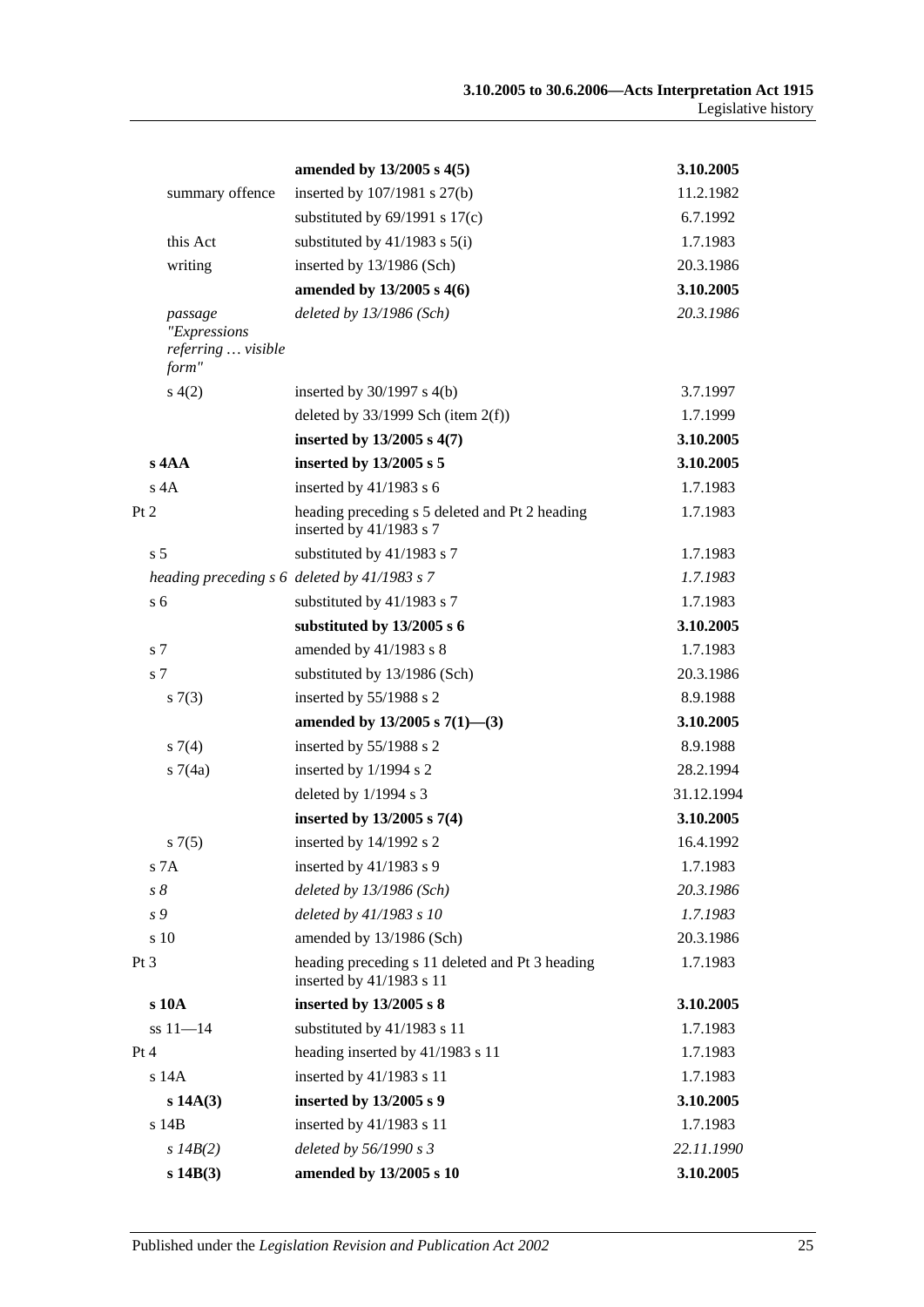| s 14BA                    | inserted by 56/1990 s 4             | 22.11.1990 |
|---------------------------|-------------------------------------|------------|
| $s$ 14BA $(2)$            | substituted by 33/2002 s 4          | 3.3.2003   |
| s 14C                     | inserted by 41/1983 s 11            | 1.7.1983   |
|                           | substituted by 6/1988 s 3           | 10.3.1988  |
| s $14C(2)$                | amended by $59/1998$ s $4(a)$       | 10.3.1988  |
| s $14C(3)$                | inserted by $59/1998$ s $4(b)$      | 10.3.1988  |
| s 14D                     | inserted by 41/1983 s 11            | 1.7.1983   |
| s 15                      | amended by 41/1983 s 12             | 1.7.1983   |
|                           | substituted by 13/1986 (Sch)        | 20.3.1986  |
| s 16                      |                                     |            |
| s 16(1)                   | amended by $41/1983$ s $13(a)$ —(c) | 1.7.1983   |
| 16(2)                     | amended by $41/1983$ s $13(d)$      | 1.7.1983   |
| $s \ 16(2a)$              | inserted by $13/1986$ s $2(a)$      | 20.3.1986  |
| s16(3)                    | amended by 41/1983 s 13(e), (f)     | 1.7.1983   |
|                           | amended by $13/1986$ s $2(b)$       | 20.3.1986  |
| s 16(4)                   | inserted by $13/1986$ s $2(c)$      | 20.3.1986  |
| s 17                      | substituted by 41/1983 s 14         | 1.7.1983   |
| heading preceding<br>s 18 | deleted by 41/1983 s 15             | 1.7.1983   |
| s 18                      | deleted by 41/1983 s 15             | 1.7.1983   |
|                           | inserted by 13/1986 s 3             | 20.3.1986  |
| s 19                      | deleted by 41/1983 s 15             | 1.7.1983   |
|                           | inserted by 6/1988 s 4              | 10.3.1988  |
|                           | substituted by 13/2005 s 11         | 3.10.2005  |
| s 19A                     | inserted by 13/2005 s 11            | 3.10.2005  |
| s 20                      | deleted by 41/1983 s 15             | 1.7.1983   |
|                           | inserted by 8/1992 s 2              | 16.4.1992  |
| s 21                      | amended by 13/1986 (Sch)            | 20.3.1986  |
| s 22                      | substituted by 13/1986 s 4          | 20.3.1986  |
| s 22A                     |                                     |            |
| $s$ 22A(3)                | deleted by $41/1983$ s 16           | 1.7.1983   |
| s22B                      | inserted by 70/1992 s 4             | 3.3.1986   |
| heading preceding<br>s23  | deleted by 41/1983 s 17             | 1.7.1983   |
| s24                       | amended by 41/1983 s 18             | 1.7.1983   |
|                           | amended by 13/1986 (Sch)            | 20.3.1986  |
| s <sub>25</sub>           | amended by 41/1983 s 19             | 1.7.1983   |
|                           | substituted by 13/1986 (Sch)        | 20.3.1986  |
|                           | amended by 13/2005 s 12(1), (2)     | 3.10.2005  |
| s <sub>26</sub>           | amended by 13/1986 s 5              | 20.3.1986  |
| s 27                      |                                     |            |
| $s\,27(1)$                | amended by 13/1986 (Sch)            | 20.3.1986  |
| s 27A                     | inserted by 13/2005 s 13            | 3.10.2005  |

26 Published under the *Legislation Revision and Publication Act 2002*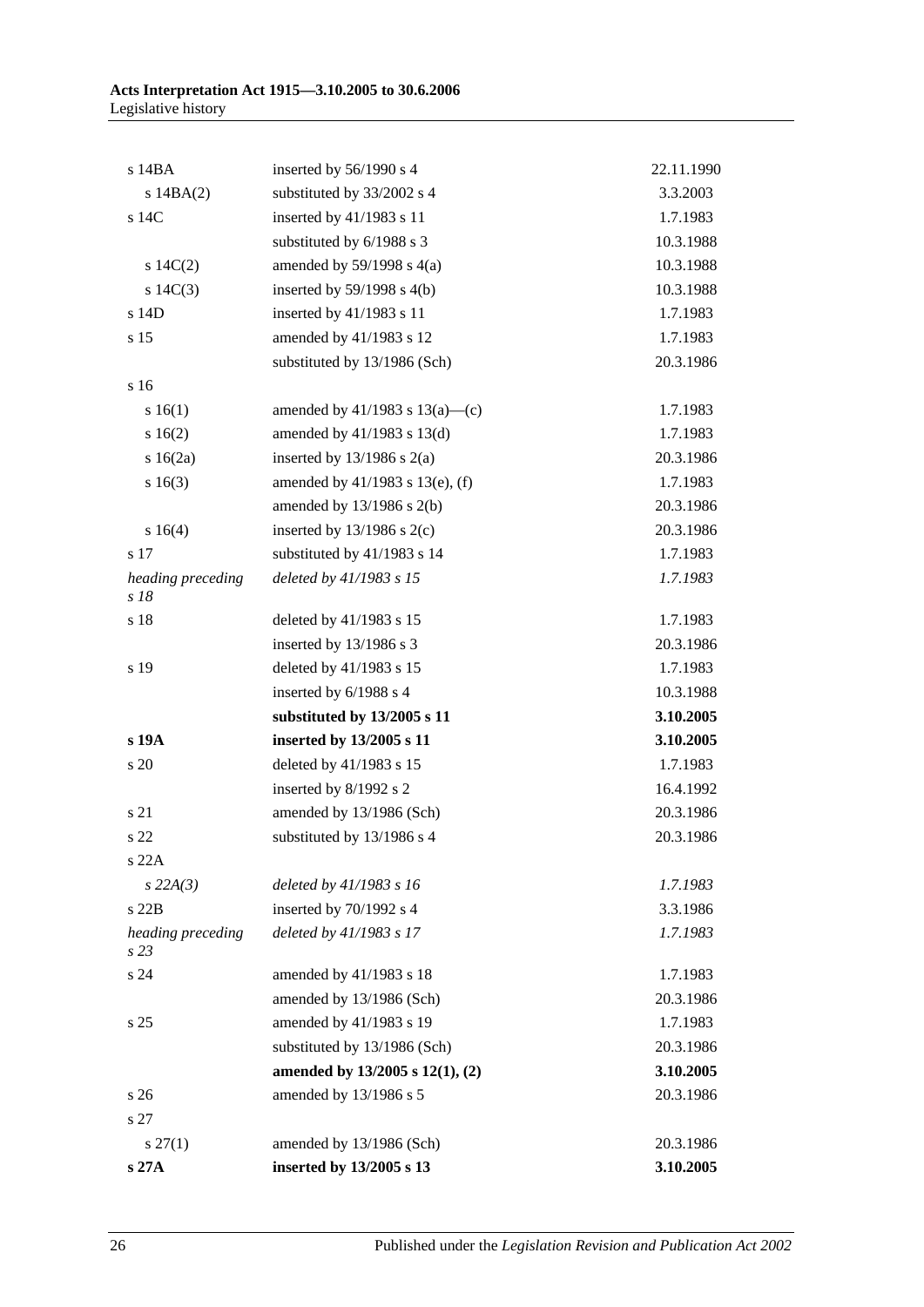| s 28                         | substituted by 13/1986 (Sch)         | 20.3.1986                    |
|------------------------------|--------------------------------------|------------------------------|
| s 28A                        | inserted by 51/1988 s 4              | 8.9.1988                     |
|                              | amended by 72/1992 s 10 (Sch)        | 1.3.1993                     |
|                              | amended by 34/1996 s 4 (Sch cl 1)    | 3.2.1997                     |
| s 30                         | substituted by 13/1986 (Sch)         | 20.3.1986                    |
| s <sub>31</sub>              | deleted by 51/1988 s 5               | 1.1.1989                     |
| s <sub>32</sub>              | deleted by $107/1981 s 27(c)$        | 11.2.1982                    |
| s 33                         |                                      |                              |
| $s\,33(2)$                   | amended by $13/2005$ s $14(1)$ , (2) | 3.10.2005                    |
| s 33A                        | deleted by 13/1986 (Sch)             | 20.3.1986                    |
| $s$ 33 $B$                   | deleted by $8/1988 s 3$              | 5.5.1988                     |
| $s$ 33 $C$                   | amended by 41/1983 s 20              | 1.7.1983                     |
|                              | amended by 13/1986 (Sch)             | 20.3.1986                    |
|                              | deleted by $8/1988 s 3$              | 5.5.1988                     |
| heading preceding<br>$s\,34$ | deleted by 41/1983 s 21              | 1.7.1983                     |
| s 36                         | substituted by 13/1986 (Sch)         | 20.3.1986                    |
| s 36A                        | inserted by 7/2005 s 4               | 21.7.2005                    |
| s 37                         | amended by 13/1986 (Sch)             | 20.3.1986                    |
| s 37A                        | inserted by 41/1983 s 22             | 1.7.1983                     |
| s 38                         | deleted by $3/1978 s 7(1)$           | 1.6.1978                     |
| heading preceding<br>s 39    | deleted by 41/1983 s 23              | 1.7.1983                     |
| s 39                         | amended by 13/1986 (Sch)             | 20.3.1986                    |
|                              | substituted by 13/2005 s 15          | 3.10.2005                    |
| $\rm s$ 40                   | deleted by 41/1983 s 24              | 1.7.1983                     |
|                              | inserted by 56/1990 s 5              | 22.11.1990                   |
| heading preceding<br>s41     | deleted by 41/1983 s 25              | 1.7.1983                     |
| s 41                         | deleted by $56/1984$ s 5             | 1.7.1984                     |
| $s\,43$                      | substituted by 13/1986 (Sch)         | 20.3.1986                    |
|                              | deleted by 69/1991 s 17              | 6.7.1992                     |
| s 44                         | substituted by 13/1986 (Sch)         | 20.3.1986                    |
| $s\,44(1)$                   | amended by 13/2005 s 16(1)           | 3.10.2005                    |
| $s\,44(2)$                   | amended by 51/1988 s 6               | 1.1.1989                     |
|                              | amended by 13/2005 s 16(2)           | 3.10.2005                    |
| s 45                         | deleted by 13/1986 (Sch)             | 20.3.1986                    |
|                              | inserted by 15/1994 s 2              | 12.5.1994                    |
| ss 46 and 47                 | deleted by $13/1986$ (Sch)           | 20.3.1986                    |
| heading preceding<br>$s\,48$ | deleted by 41/1983 s 26              | 1.7.1983                     |
| ss 48 and 49                 | deleted by 41/1983 s 26              | 1.7.1983                     |
| s <sub>51</sub>              | deleted by 56/1984 s 5               | 1.7.1984                     |
|                              | inserted by 13/2005 s 17             | uncommenced-not incorporated |